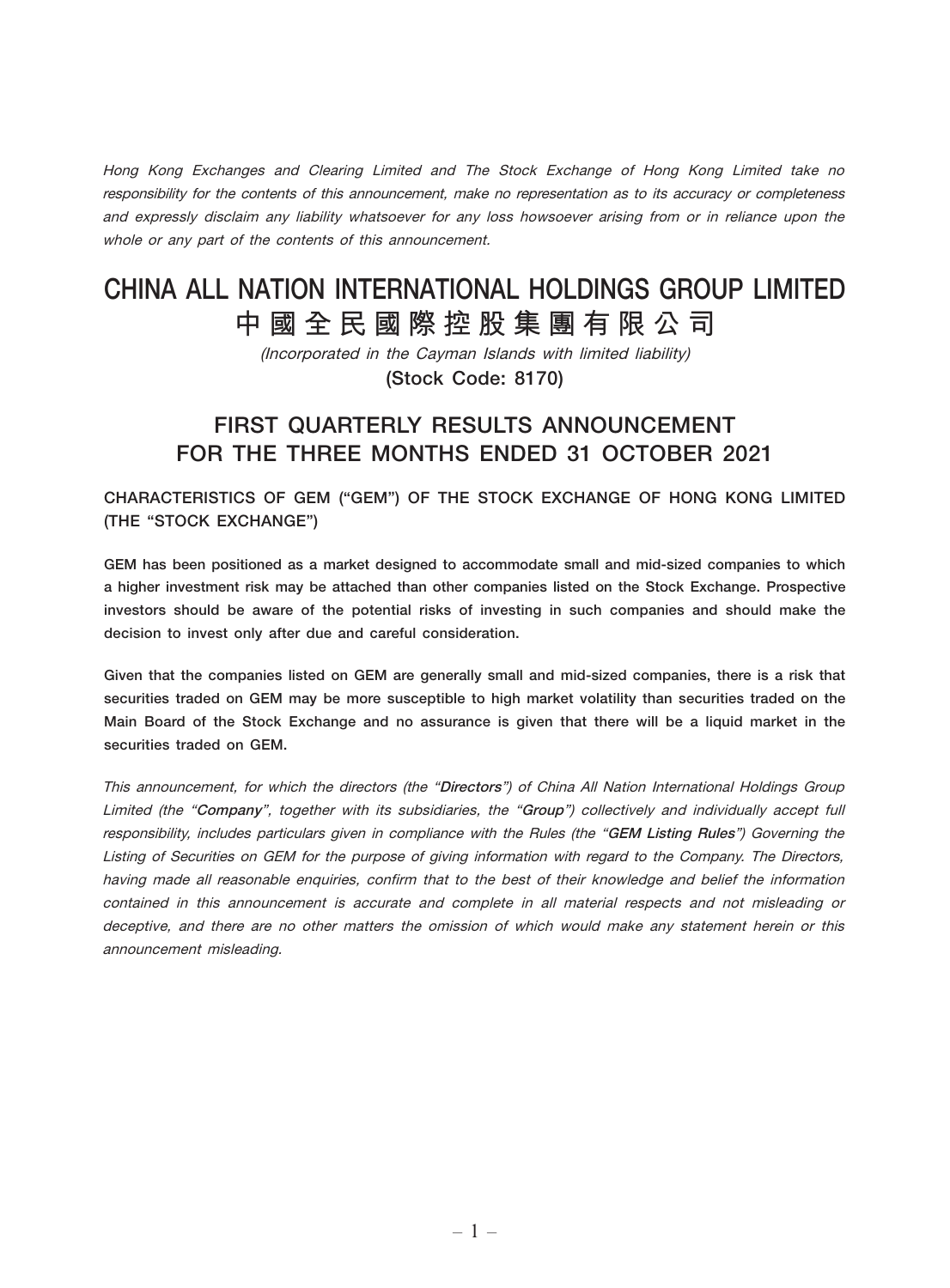# FINANCIAL HIGHLIGHTS

### FINANCIAL HIGHLIGHTS FOR THE THREE MONTHS ENDED 31 OCTOBER 2021

- The Group's revenue amounted to approximately HK\$37.0 million for the three months ended 31 October 2021 (the "Relevant Period"), representing a decrease of approximately HK\$15.1 million or approximately 29.0% as compared to the three months ended 31 October 2020.
- The profit attributable to owners of the Company is approximately HK\$5.9 million for the Relevant Period, representing an increase of approximately HK\$2.3 million or approximately 63.9% as compared to the three months ended 31 October 2020, which is mainly due to the increase in revenue derived from the commodity trading business of the Group during the Relevant Period.
- The Board does not recommend the payment of dividend for the Relevant Period.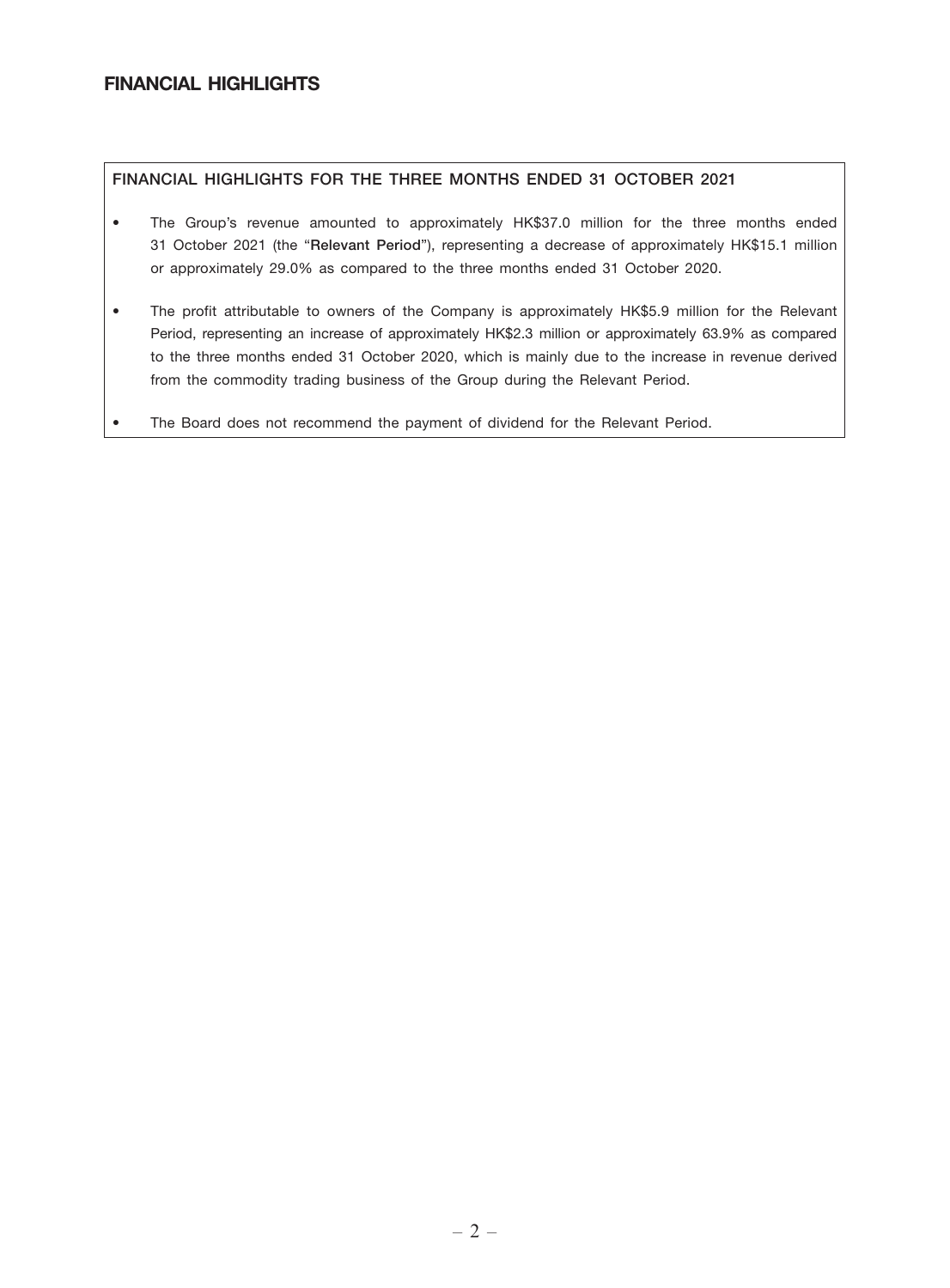# FIRST QUARTERLY RESULTS

The board of Directors (the "Board") of China All Nation International Holdings Group Limited is pleased to announce the unaudited condensed consolidated results of the Group for the three months ended 31 October 2021 (the "Relevant Period"), together with the unaudited comparative figures for the corresponding period in 2020, as follows:

# UNAUDITED CONDENSED CONSOLIDATED STATEMENT OF PROFIT OR LOSS AND OTHER COMPREHENSIVE INCOME

For the three months ended 31 October 2021

|                                                                                                                                                                                                        |                     | Three months ended 31 October          |                                         |
|--------------------------------------------------------------------------------------------------------------------------------------------------------------------------------------------------------|---------------------|----------------------------------------|-----------------------------------------|
|                                                                                                                                                                                                        | <b>Notes</b>        | 2021<br><b>HK\$'000</b><br>(Unaudited) | 2020<br>HK\$'000<br>(Unaudited)         |
| Revenue<br>Cost of services                                                                                                                                                                            | 3                   | 36,963<br>(19,908)                     | 52,032<br>(37, 603)                     |
| Gross profit<br>Other income and gains<br>Administrative and other operating expenses<br>Finance costs                                                                                                 | 4<br>5              | 17,055<br>575<br>(4, 499)<br>(3,820)   | 14,429<br>1,047<br>(5, 518)<br>(4, 361) |
| Profit before income tax<br>Income tax expense                                                                                                                                                         | 6<br>$\overline{7}$ | 9,311<br>(3, 449)                      | 5,597<br>(2,020)                        |
| Profit for the period                                                                                                                                                                                  |                     | 5,862                                  | 3,577                                   |
| Other comprehensive income for the period<br>Items that may be reclassified subsequently to<br>profit or loss:<br>Exchange differences on translation of financial statements of<br>foreign operations |                     | 2,591                                  | 2,477                                   |
| Total comprehensive income for the period,<br>net of income tax                                                                                                                                        |                     | 8,453                                  | 6,054                                   |
| Profit/(loss) for the period attributable to:<br>Owners of the Company<br>Non-controlling interests                                                                                                    |                     | 5,862<br>5,862                         | 3,578<br>(1)<br>3,577                   |
| Total comprehensive income/(expenses) for the period<br>attributable to:                                                                                                                               |                     |                                        |                                         |
| Owners of the Company<br>Non-controlling interests                                                                                                                                                     |                     | 8,453                                  | 6,055<br>(1)                            |
|                                                                                                                                                                                                        |                     | 8,453                                  | 6,054                                   |
| Earnings per share attributable to the owners of<br>the Company                                                                                                                                        |                     |                                        |                                         |
| - Basic and diluted earnings per share (HK cents)                                                                                                                                                      | 9                   | 1.42                                   | 0.87                                    |

Details of dividends are disclosed in Note 8 to the unaudited condensed consolidated financial statements of the Company for the Relevant Period.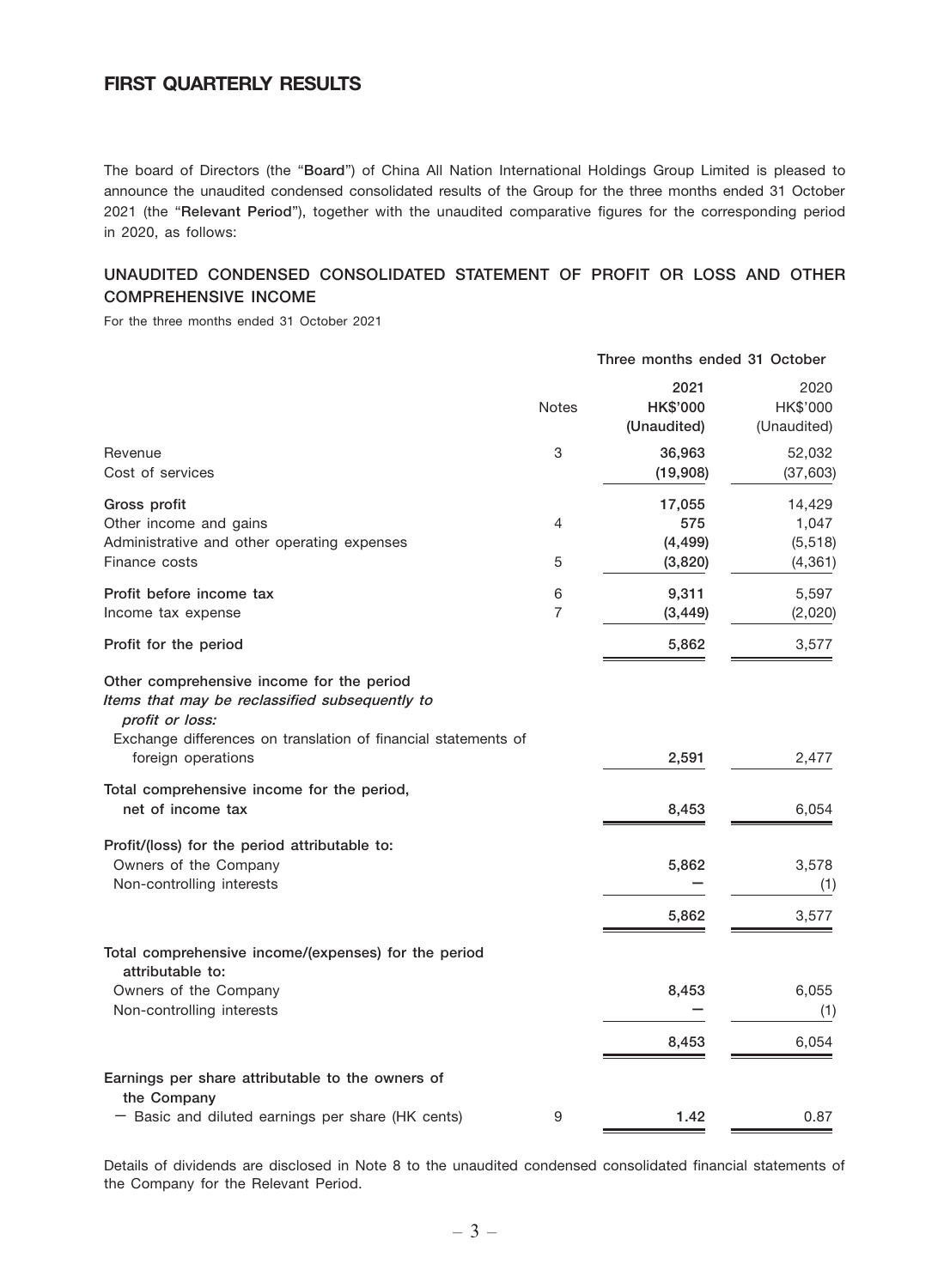# UNAUDITED CONDENSED CONSOLIDATED STATEMENT OF CHANGES IN EQUITY

For the three months ended 31 October 2021

|                                                                                                                     | Attributable to owners of the Company |                                            |                                      |                              |                                                     |                             |
|---------------------------------------------------------------------------------------------------------------------|---------------------------------------|--------------------------------------------|--------------------------------------|------------------------------|-----------------------------------------------------|-----------------------------|
|                                                                                                                     | <b>Share</b><br>capital<br>HK\$'000   | <b>Share</b><br>premium<br><b>HK\$'000</b> | Other<br>reserves<br><b>HK\$'000</b> | Sub-total<br><b>HK\$'000</b> | Non-<br>controlling<br>interests<br><b>HK\$'000</b> | Total<br>equity<br>HK\$'000 |
| Balance as at                                                                                                       |                                       |                                            |                                      |                              |                                                     |                             |
| 1 August 2020 (audited)                                                                                             | 4,112                                 | 24,394                                     | 70,127                               | 98,633                       | (750)                                               | 97,883                      |
| Profit/(loss) for the period<br>Other comprehensive income<br>for the period<br>Exchange differences on translation |                                       |                                            | 3,578                                | 3,578                        | (1)                                                 | 3,577                       |
| of financial statements of<br>foreign operations                                                                    |                                       |                                            | 2,477                                | 2,477                        |                                                     | 2,477                       |
| Total comprehensive income/<br>(expenses) for the period                                                            |                                       |                                            | 6,055                                | 6,055                        | (1)                                                 | 6,054                       |
| As at 31 October 2020 (unaudited)                                                                                   | 4,112                                 | 24,394                                     | 76,182                               | 104,688                      | (751)                                               | 103,937                     |
| Balance as at<br>1 August 2021 (audited)                                                                            | 4,112                                 | 24,394                                     | 93,784                               | 122,290                      |                                                     | 122,290                     |
| Profit for the period<br>Other comprehensive income<br>for the period<br>Exchange differences on translation        |                                       |                                            | 5,862                                | 5,862                        |                                                     | 5,862                       |
| of financial statements of<br>foreign operations                                                                    |                                       |                                            | 2,591                                | 2,591                        |                                                     | 2,591                       |
| Total comprehensive income<br>for the period                                                                        |                                       |                                            | 8,453                                | 8,453                        |                                                     | 8,453                       |
| As at 31 October 2021 (unaudited)                                                                                   | 4,112                                 | 24,394                                     | 102,237                              | 130,743                      |                                                     | 130,743                     |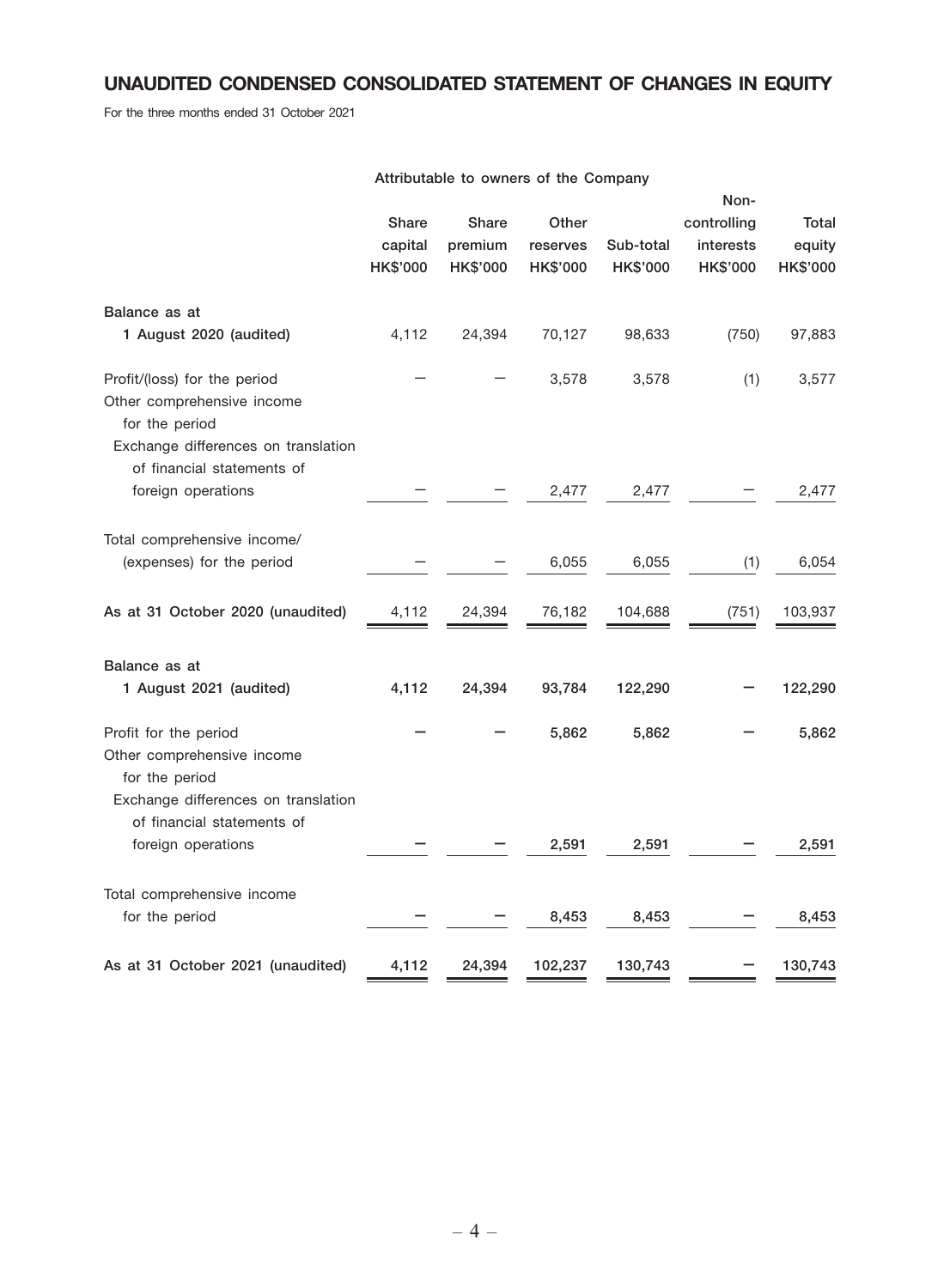For the three months ended 31 October 2021

#### 1. GENERAL INFORMATION

China All Nation International Holdings Group Limited (the "Company") was incorporated and registered as an exempted company with limited liability under the Companies Law of the Cayman Islands. The issued shares of the Company are listed on GEM ("GEM") of The Stock Exchange of Hong Kong Limited (the "Stock Exchange").

The registered office address of the Company is Windward 3, Regatta Office Park, PO Box 1350, Grand Cayman KY1-1108, Cayman Islands. The address of the Company's principal place of business in Hong Kong is Unit 2918, 29/F., Shui On Centre, No. 6–8 Harbour Road, Wanchai, Hong Kong.

The Company is an investment holding company and its subsidiaries are principally engaged in the provision of civil engineering consulting and contracting services in Hong Kong, property sub-leasing and management services business in the People's Republic of China (the "PRC"), interior design and decoration works in both Hong Kong and the PRC and commodity trading business in the PRC.

### 2. BASIS OF PREPARATION

These unaudited condensed consolidated financial statements for the Relevant Period have been prepared in accordance with Hong Kong Financial Reporting Standards ("HKFRSs"), which collective term includes all individual Hong Kong Financial Reporting Standards, Hong Kong Accounting Standards ("HKASs") and Interpretations issued by the Hong Kong Institute of Certified Public Accountants ("HKICPA"), accounting principles generally accepted in Hong Kong and the disclosure requirements of the Hong Kong Companies Ordinance. The accounting policies and basis of preparation adopted in the preparation of the unaudited condensed consolidated financial statements for the Relevant Period are consistent with those adopted in the consolidated financial statements of the Company for the year ended 31 July 2021, except for the adoption of new and amendments to HKFRSs that affect the Group and has adopted the first time for the current period's unaudited condensed consolidated first quarterly results.

The HKICPA has issued a number of new and revised HKFRSs and interpretations that are first effective or available for early adoption for the current accounting period of the Group. The adoption of these new and revised HKFRSs has no material effect on the unaudited condensed consolidated financial statements.

The Group has not adopted early any new and revised HKFRSs that are relevant to the Group have been issued but are not yet effective for the current accounting period.

The unaudited condensed consolidated financial statements for the Relevant Period have not been audited by the Company's independent auditor, but have been reviewed by the audit committee of the Board.

The unaudited condensed consolidated financial statements for the Relevant Period are presented in Hong Kong dollars ("HK\$") and all value are rounded to the nearest thousand except when otherwise indicated, which is the functional currency of the Company.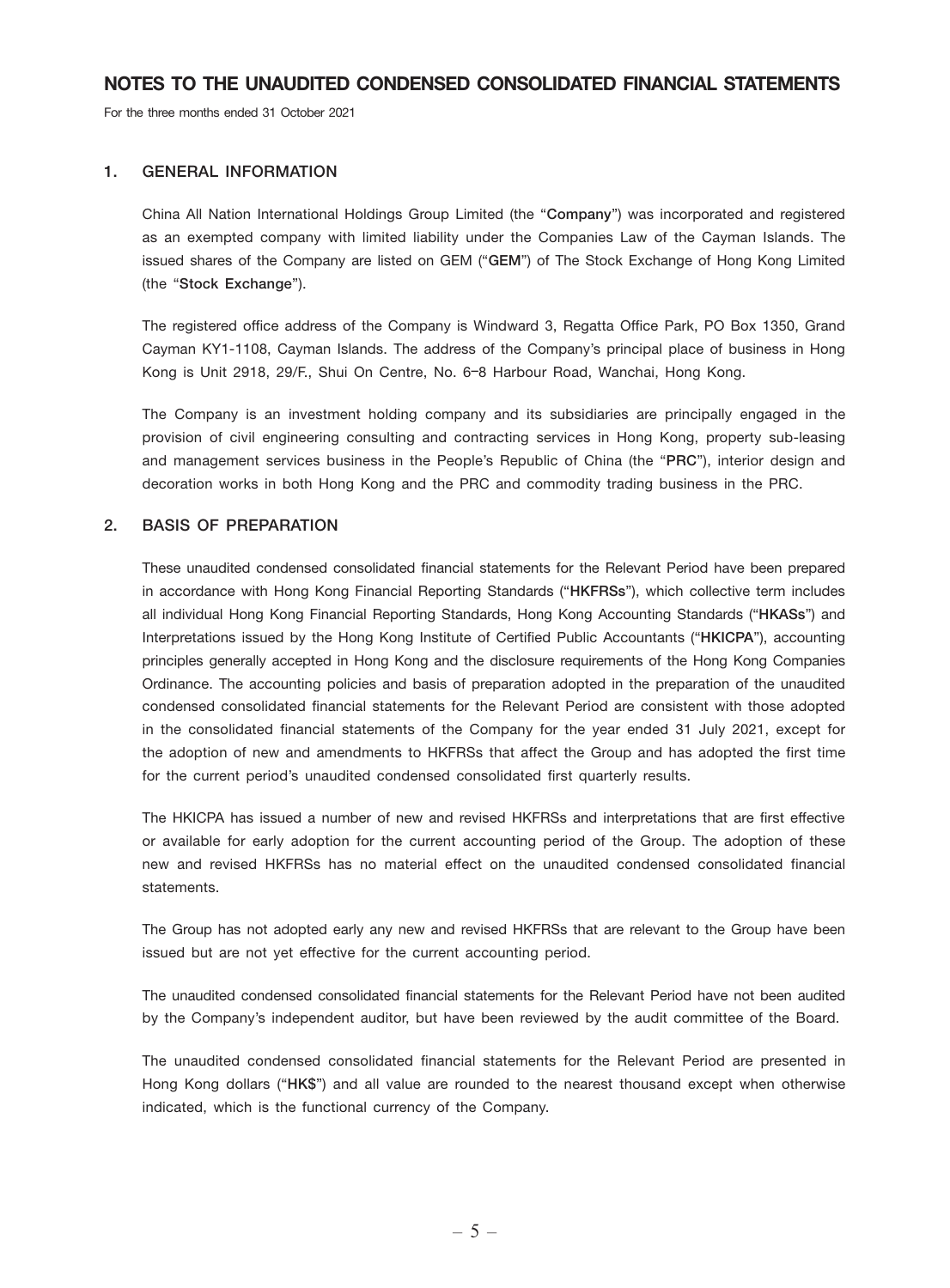For the three months ended 31 October 2021

### 3. REVENUE AND SEGMENT INFORMATION

Revenue, which is also the Group's turnover, represents revenue from provision of contracting, property sub-leasing and management services, interior design and decoration works and commodity trading in the ordinary course of business. Revenue recognised during the three months ended 31 October 2021 and 2020 are as follows:

|                                                             | Three months ended 31 October |             |
|-------------------------------------------------------------|-------------------------------|-------------|
|                                                             | 2021                          | 2020        |
|                                                             | <b>HK\$'000</b>               | HK\$'000    |
|                                                             | (Unaudited)                   | (Unaudited) |
| Revenue from property sub-leasing:                          |                               |             |
| Gross rental income                                         | 15,211                        | 15,659      |
| Finance income on finance lease receivables                 | 2,347                         | 2,103       |
| Net income from sub-leasing right-of-use assets             | 7,782                         | 1,804       |
| Revenue from contracts with customers within scope of HKFRS |                               |             |
| 15, types of goods or services:                             |                               |             |
| Contracting                                                 | 700                           | 1,520       |
| Property management fee income and value-adding services    | 3,148                         | 2,929       |
| Interior design and decoration works                        | 3,752                         | 28,017      |
| Commission income from commodity trading                    | 4,023                         |             |
|                                                             | 36,963                        | 52,032      |

The management of the Company has determined the operating segments based on the reports reviewed by the Directors, the chief operating decision-maker, that are used to make strategic decisions. The Directors consider the business from a product/service perspective. The Group's operating and reportable segments are analysed as follows:

Contracting: Provision of undertaking general building works as contractor in Hong Kong.

Property sub-leasing and management services: The sub-leasing of properties and provision of property management and value-adding services in the PRC.

Interior design and decoration works: Provision of interior design services and decoration works in Hong Kong and the PRC.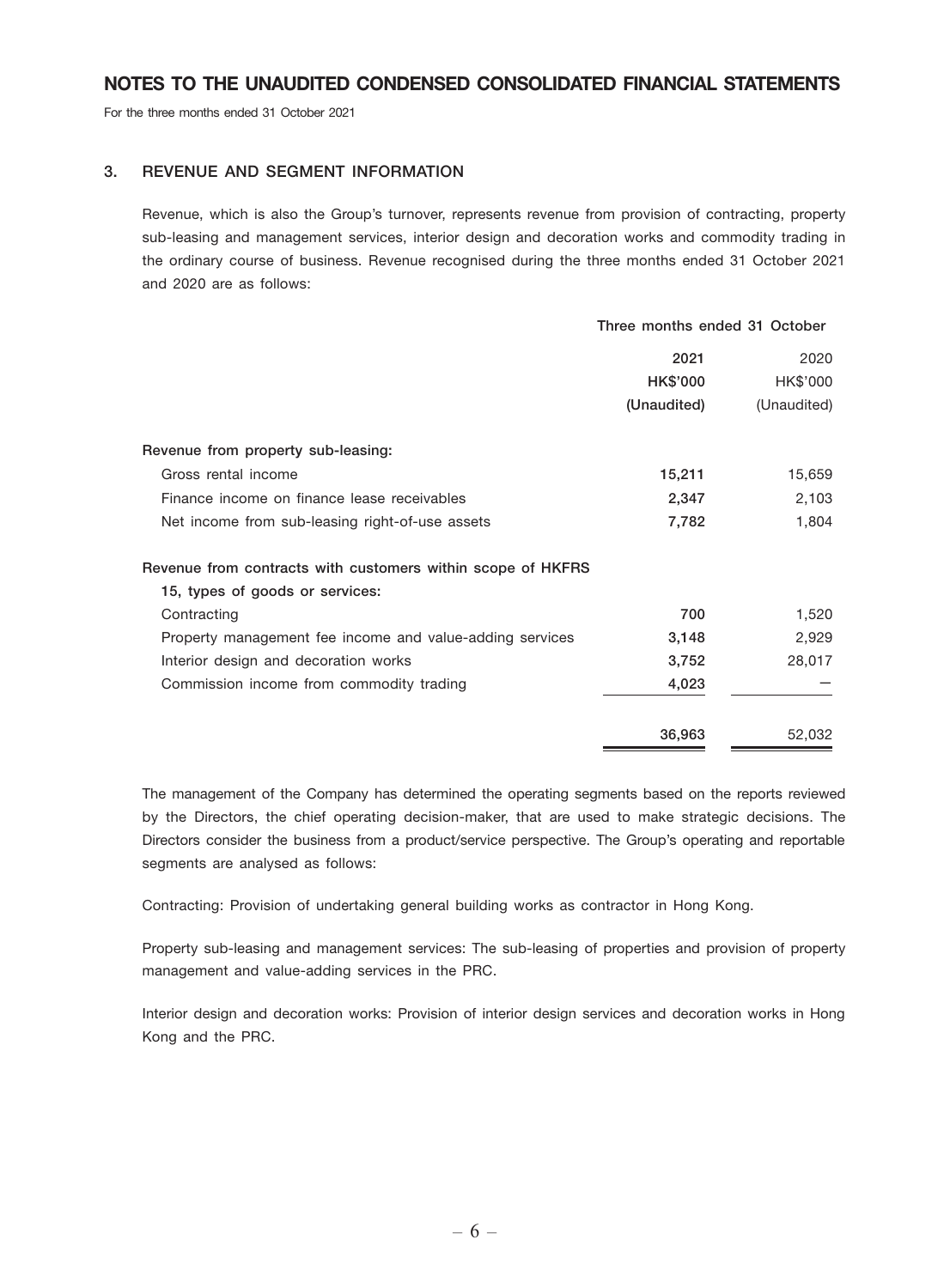For the three months ended 31 October 2021

### 3. REVENUE AND SEGMENT INFORMATION (CONTINUED)

Commodity trading: Provision of arrangement services in trading of non-ferrous metals in the PRC.

No operating segments have been aggregated to form the above reportable segments.

Segment revenue is measured in a manner consistent with that in the unaudited condensed consolidated statement of profit or loss and other comprehensive income.

### 4. OTHER INCOME AND GAINS

|                      |                 | Three months ended 31 October |  |
|----------------------|-----------------|-------------------------------|--|
|                      | 2021            | 2020                          |  |
|                      | <b>HK\$'000</b> | HK\$'000                      |  |
|                      | (Unaudited)     | (Unaudited)                   |  |
| Bank interest income | 448             | 308                           |  |
| Government grants    |                 | 432                           |  |
| <b>Others</b>        | 127             | 307                           |  |
|                      | 575             | 1,047                         |  |

### 5. FINANCE COSTS

An analysis of finance costs is as follows:

|                                                          | Three months ended 31 October |             |
|----------------------------------------------------------|-------------------------------|-------------|
|                                                          | 2021                          | 2020        |
|                                                          | <b>HK\$'000</b>               | HK\$'000    |
|                                                          | (Unaudited)                   | (Unaudited) |
| Interest on lease liabilities                            | 3,420                         | 3,951       |
| Loss on modification of shareholder's loan               | 104                           |             |
| Unwinding of imputed interest on loan from a shareholder | 296                           | 410         |
|                                                          | 3.820                         | 4.361       |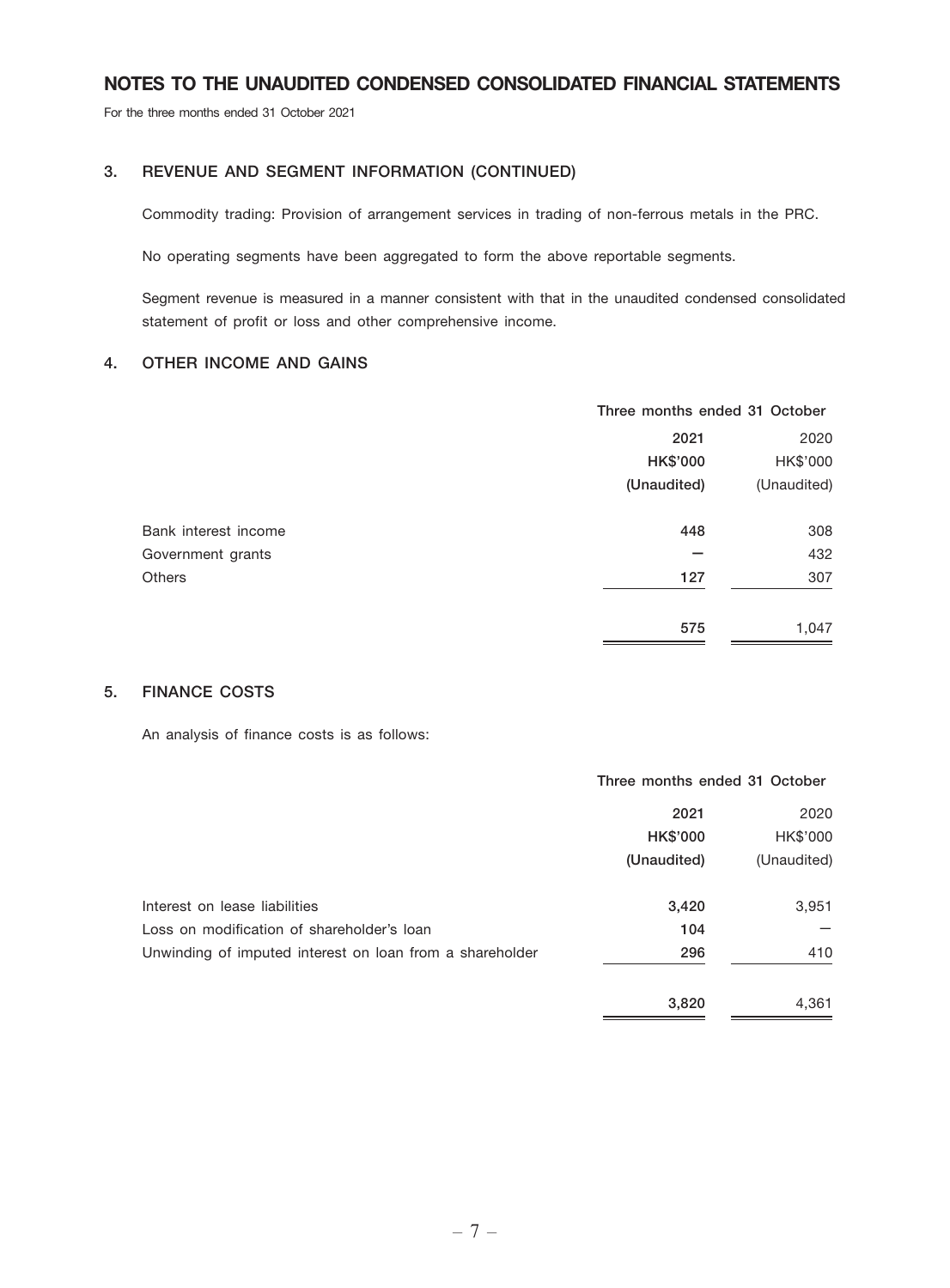For the three months ended 31 October 2021

### 6. PROFIT BEFORE INCOME TAX

Profit before income tax is arrived at after charging:

|                                                      | Three months ended 31 October |             |  |
|------------------------------------------------------|-------------------------------|-------------|--|
|                                                      | 2021                          |             |  |
|                                                      | <b>HK\$'000</b>               | HK\$'000    |  |
|                                                      | (Unaudited)                   | (Unaudited) |  |
| Sub-contracting costs recognised as an expense       | 3,610                         | 22,576      |  |
| Depreciation of investment properties                | 11,095                        | 10,209      |  |
| Depreciation of property, plant and equipment        | 171                           | 219         |  |
| Depreciation of right-of-use assets                  | 225                           | 209         |  |
| Loss on derecognition upon termination of leases of  |                               |             |  |
| finance lease receivables and lease liabilities, net | 649                           |             |  |
| Expenses relating to short-term leases               | 2,017                         | 2,517       |  |
| Employee benefits expense                            |                               |             |  |
| (including directors' emoluments)*:                  |                               |             |  |
| - Salaries and allowances                            | 2,298                         | 2,209       |  |
| $-$ Retirement benefit scheme contributions          |                               |             |  |
| (defined contribution scheme)                        | 199                           | 89          |  |
| Other expenses**                                     |                               | 419         |  |
|                                                      |                               |             |  |

\* Employee benefit expense (including directors' emolument) of approximately HK\$216,000 (three months ended 31 October 2020: approximately HK\$300,000) and approximately HK\$2,281,000 (three months ended 31 October 2020: approximately HK\$1,998,000) has been included in cost of services and administrative and other operating expenses respectively.

\*\* Other expenses relate to expenses of the Group not incurred in the ordinary and usual course of business of the Group which include professional fees incurred by the Group in attending to the queries of the Stock Exchange on maintaining the listing status of the Company. With effect from 17 November 2020, trading in shares of the Company on Stock Exchange has been resumed.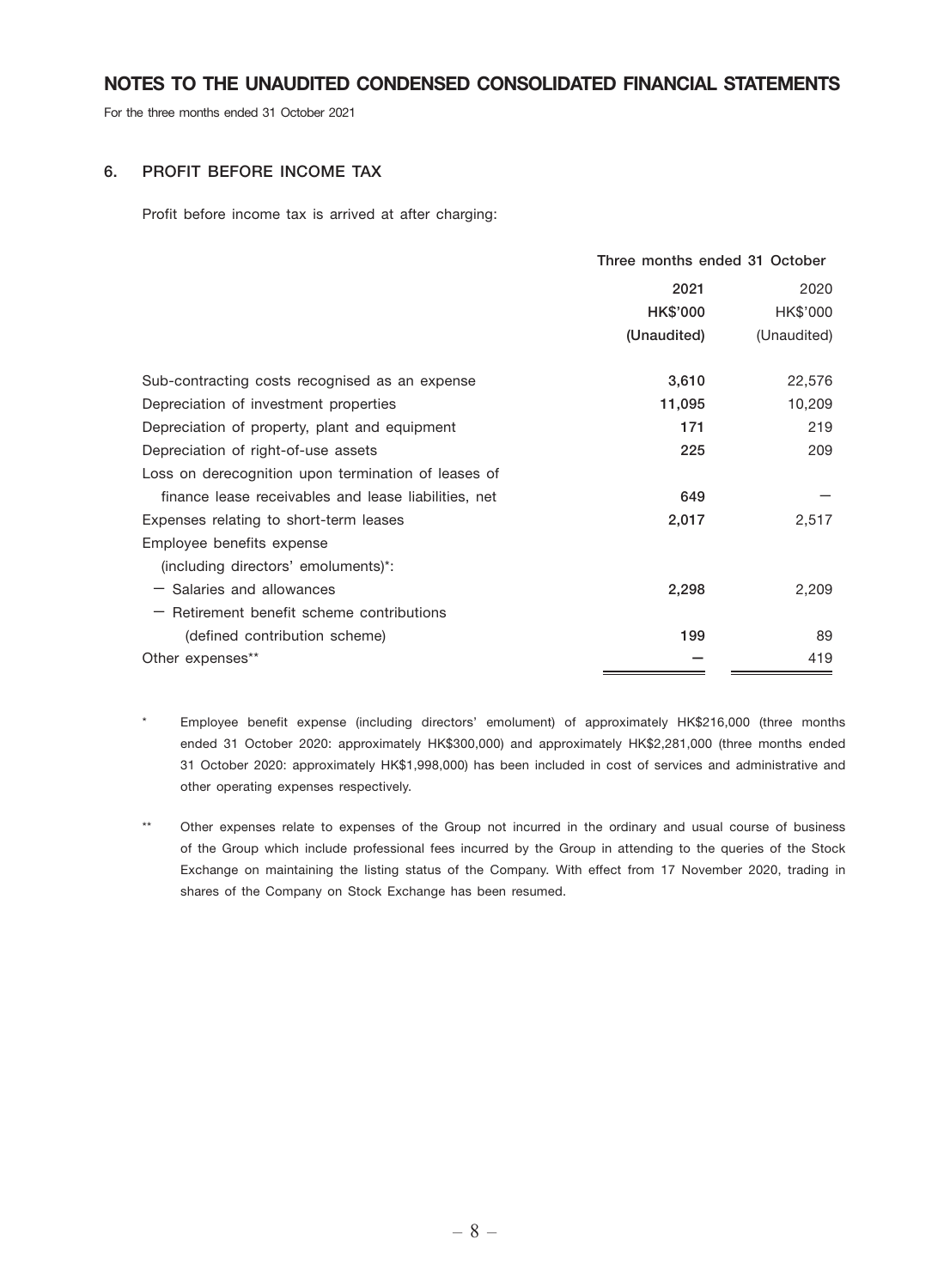For the three months ended 31 October 2021

### 7. INCOME TAX EXPENSE

Pursuant to the rules and regulations of the Cayman Islands and the British Virgin Islands (the "BVI"), the Group is not subject to any income tax in the Cayman Islands and the BVI.

No Hong Kong Profits Tax has been provided for the Relevant Period in the unaudited condensed consolidated financial statements as the Group has tax losses brought forward from previous years (for the three months ended 31 October 2020: Nil).

The PRC Enterprise Income Tax (the "EIT") is calculated at the rate of 25% prevailing in the PRC jurisdiction for the Relevant Period (for the three months ended 31 October 2020: 25%).

|                                | Three months ended 31 October |             |
|--------------------------------|-------------------------------|-------------|
|                                | 2020<br>2021                  |             |
|                                | <b>HK\$'000</b>               | HK\$'000    |
|                                | (Unaudited)                   | (Unaudited) |
| Current $-$ PRC                |                               |             |
| Charge for the Relevant Period | 2,410                         | 2,557       |
| Deferred tax                   | 1,039                         | (537)       |
| Income tax expense             | 3,449                         | 2,020       |

#### 8. DIVIDENDS

The Board did not recommend the payment of dividend for the Relevant Period (for the three months ended 31 October 2020: Nil).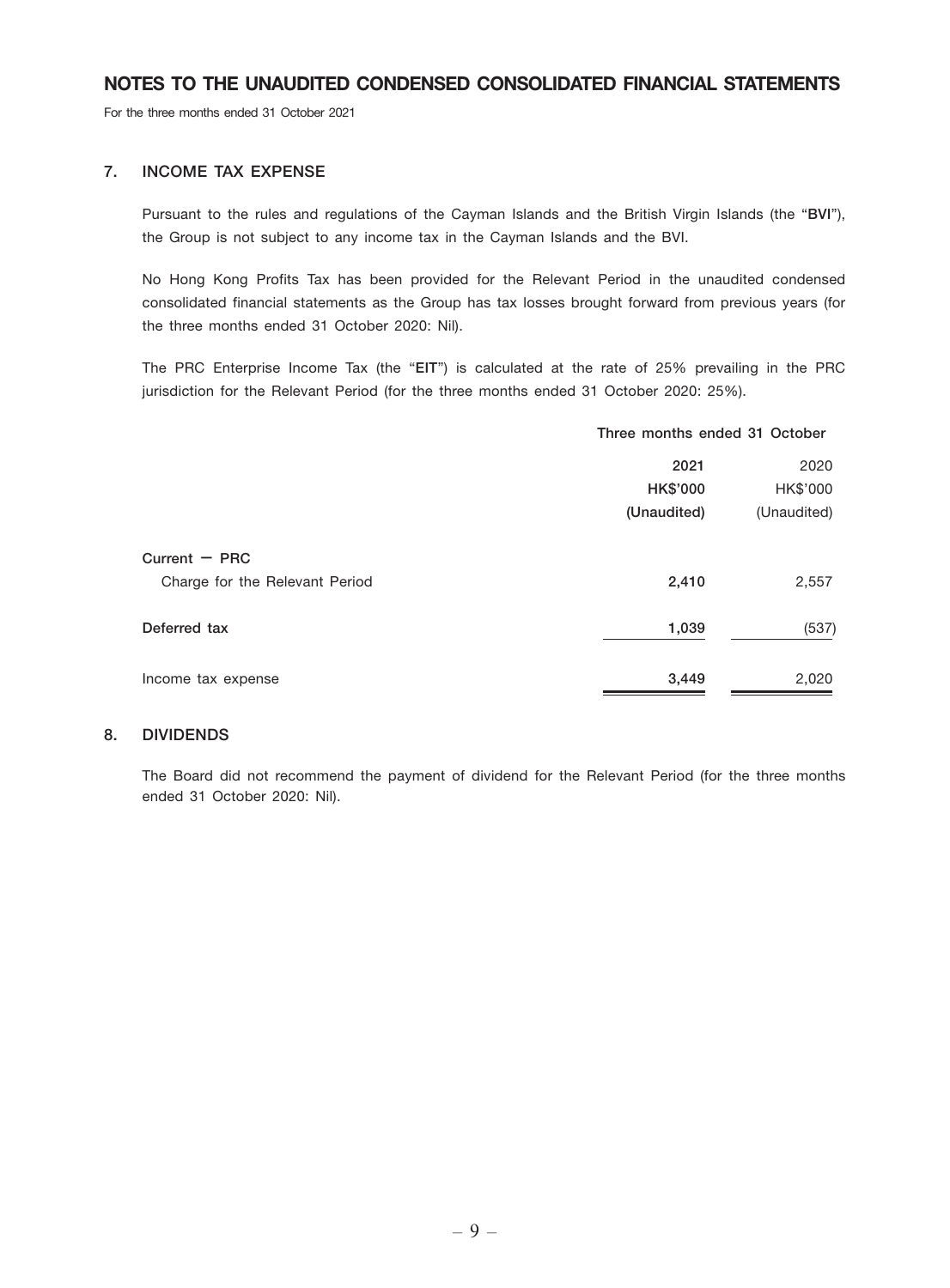For the three months ended 31 October 2021

### 9. EARNINGS PER SHARE

The calculations of basic earnings per share for the three months ended 31 October 2021 and 2020 are based on the followings:

|                                                                      | Three months ended 31 October |             |
|----------------------------------------------------------------------|-------------------------------|-------------|
|                                                                      | 2021                          | 2020        |
|                                                                      | <b>HK\$'000</b>               | HK\$'000    |
|                                                                      | (Unaudited)                   | (Unaudited) |
| Profit for the Relevant Period attributable to owners of the Company |                               |             |
| for the purpose of basic and diluted earnings per share              | 5,862                         | 3,578       |
|                                                                      |                               |             |
|                                                                      | Number of                     | Number of   |
|                                                                      | shares                        | shares      |
|                                                                      | '000'                         | '000'       |
| Weighted average number of ordinary shares in issue for the          |                               |             |
| purpose of basic and diluted earnings per share                      | 411,200                       | 411,200     |

No diluted earnings per share was presented as there was no potential ordinary shares in issue during the Relevant Period (for the three months ended 31 October 2020: Nil).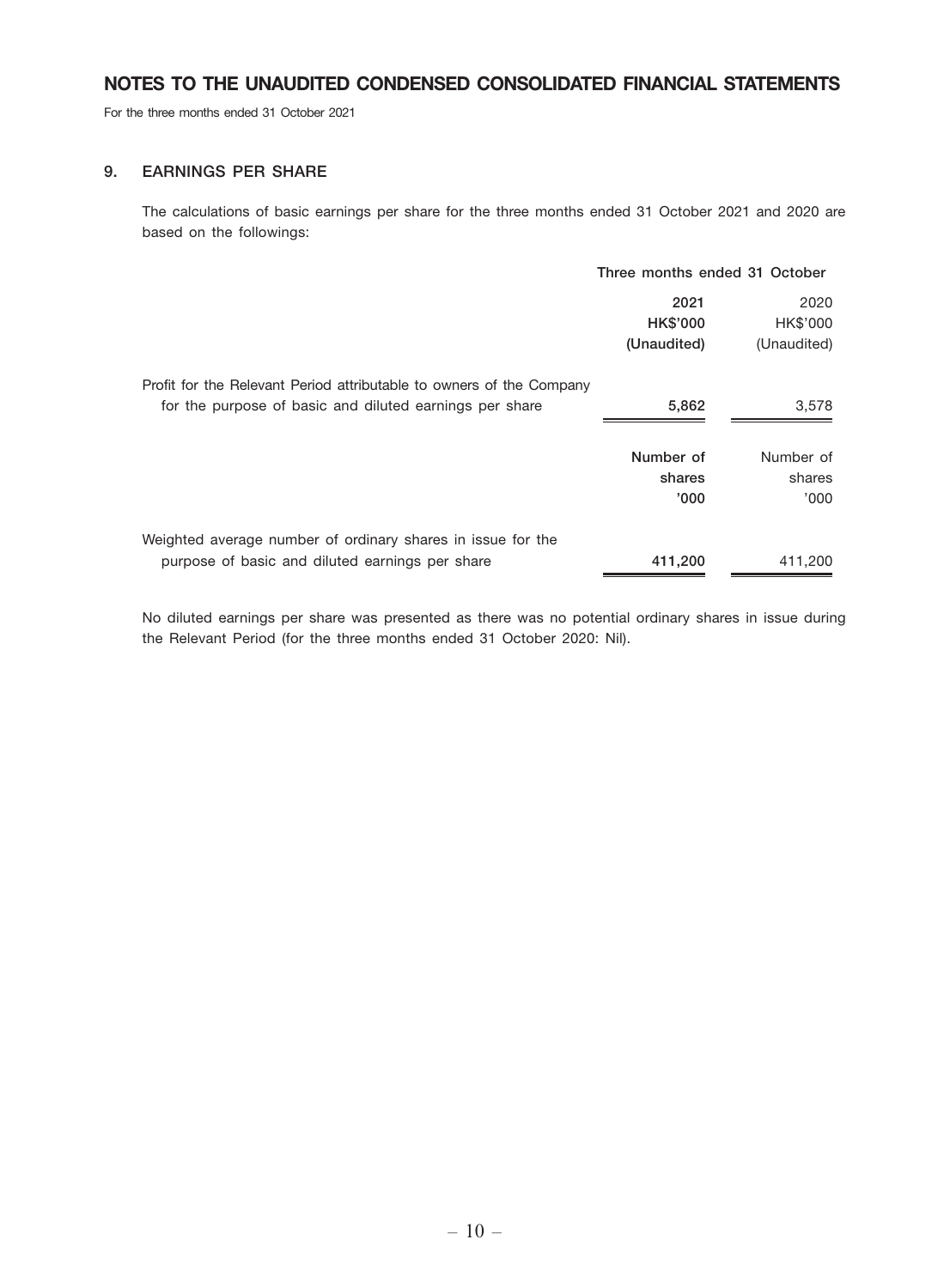### BUSINESS REVIEW AND OUTLOOK

The Company is an investment holding company and its subsidiaries are principally engaged in the civil engineering consulting and contracting services in Hong Kong, property sub-leasing and management business in the PRC, interior design and decoration works in both Hong Kong and the PRC and commodity trading business in the PRC.

#### 1. Property sub-leasing and management services business segment

The property sub-leasing and management services business segment is operated by Shenzhen Zhongshenguotou Assets Management Co., Ltd\* (深圳中深國投資產管理有限公司) ("ZSGT"), a whollyowned subsidiary of the Company in the PRC. One of the principal business of ZSGT is sub-leasing office premises to different clientele in three categories below:

#### (a) Sub-leasing of premises

In view of the growing number of start-up and small-to-medium business to move in the grade-A office premises to enhance its corporation image and gain creditability, there is high demand for small-sized offices in the PRC. The Group considered there are ample business opportunities in such regard.

The Group's sub-leasing of premises generally focuses on office premises and involves provision of small scale (ranging from 100 sq.m. to 500 sq.m.) subdivided or partitioned office premises at grade-A commercial buildings with stylish decoration at affordable price embedding co-use/sharing concept.

The Group will provide instant support and services to the sub-tenants, including but not limited to (i) services generally provided by property management agency, such as security service and reception service, which may be sometimes outsourced by the Group to other service providers; (ii) repair and maintenance services and tailor design, renovation and refurbishment services, leveraging the Group's resource of its interior design and decoration works business; (iii) consultation and execution on the regulatory requirement of fire control; (iv) human resources planning and manpower recruitment; (v) provision of platform on the Group's mobile application for promotional activities; and (vi) general consultation and assistance on corporate registration tax and employment benefits matters.

The sub-leasing of office premise in the PRC maintains a steady growth in the recent years, and such growing trend is expected to continue.

As at the 31 October 2021, the Group leased 10 large scale properties in the PRC, of which 9 of them are situated at Futian (福田), Nanshan (南山), Baoan (寶安) and Luohu (羅湖) districts of Shenzhen; 1 property is located in Beijing, with total floor area of approximately 32,915 square meters ("sq.m.") (31 October 2020: approximately 32,782 sq.m.) for its operation of sub-leasing to sub-tenants. The occupancy rate of the Group's sub-leased properties reached over 87% (31 October 2020: 89%).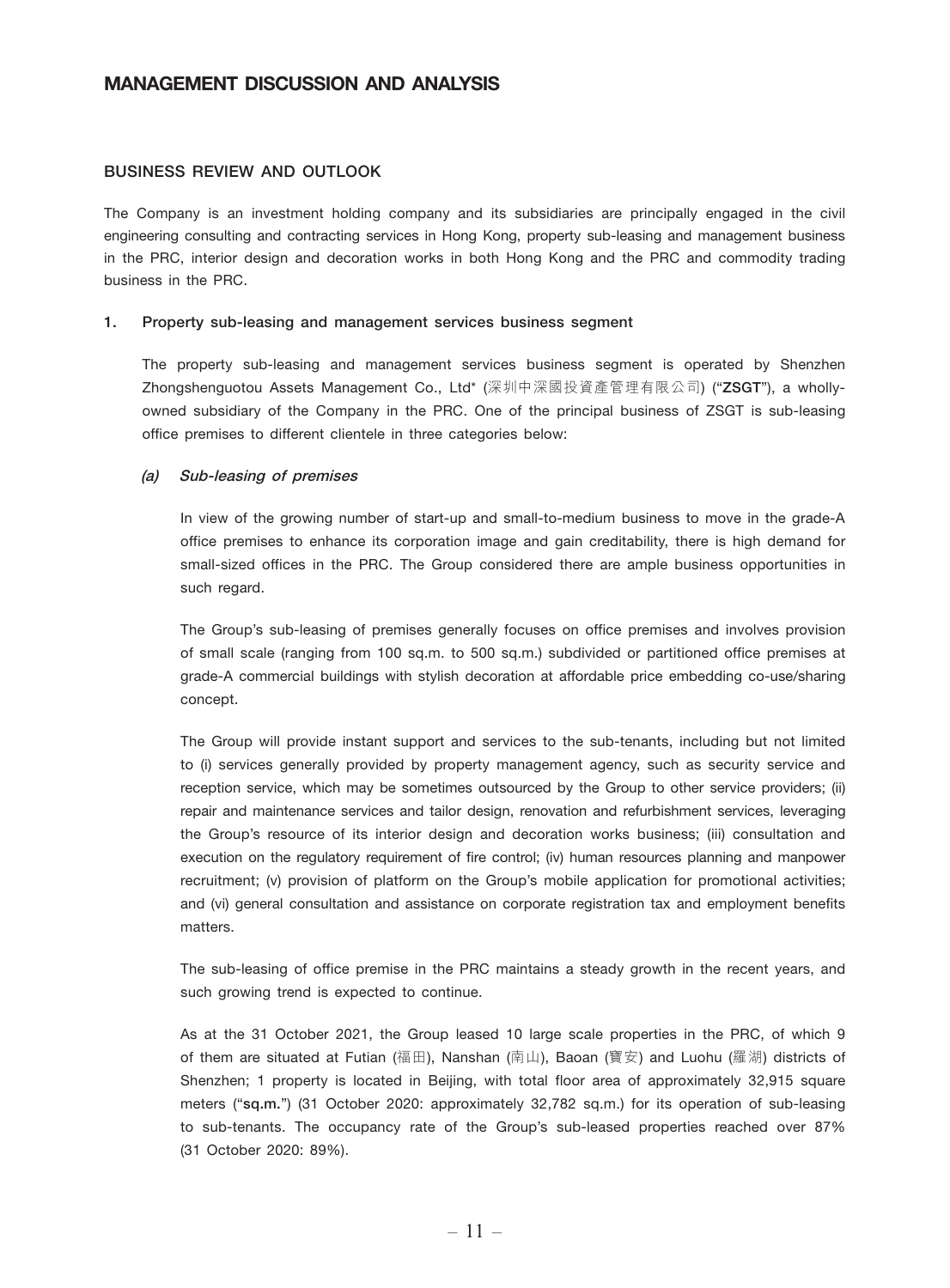#### (b) Sub-leasing management

Sub-leasing management refers to the service of the Group that it (i) searches for premises based on customer's specifications; (ii) enters into head lease with landlord by the Group; and (iii) subleases that premises to the customers.

The customers will only need to communicate their needs to the Group in contrast to negotiating with different landlord all over the PRC one by one, and thus the Group's sub-leasing management service will be able to minimize the customers' effort, resource and cost spent on leasing which can instead be spent on their core revenue generating operation.

Given that the sub-leasing management service is demand-driven, the Group will generally enter into rental agreement with landlords back to back with the sub-leasing agreement with the customers, and as such, the Group generally does not expose itself to any risk of being unable to lease the premises out, and there is no vacancy for premises leased under the sub-leasing management service.

Sub-leasing management is target for enterprises requiring national presence, most of them are asset management companies, insurance companies, finance companies and branches of companies operates across the PRC. The demand and market sizes are expected to continue to rise and expand to include more provinces.

As at 31 October 2021, the Group's sub-leasing management service covers 4 cities, namely Shenzhen, Beijing, Shanghai, Tianjin and 20 other provinces of the PRC, namely Guangdong, Guangxi, Jiangxi, Hunan, Hubei, Hainan, Hebei, Fujian, Jilin, Shandong, Sichuan, Ningxia, Inner Mongolia, Heilongjiang, Anhui, Henan, Gansu, Shaanxi, Jiangsu and Zhejiang with total floor areas of approximately 71,899 sq.m. (31 October 2020: approximately 63,941 sq.m.).

#### (c) Co-work space

The Group operates one co-work space centre (i.e. an advanced form of business centre) at a grade–A commercial building located at Nanshan district of Shenzhen, which is Shenzhen's focal development area for hi-tech and innovative businesses.

Target customers and most of the current customers of the co-work space centre are entrepreneurs and start-up businesses.

The co-work space centre offers:

- (i) rental of office space or dedicated desks;
- (ii) rental of private office room/booth;
- (iii) conference rooms; and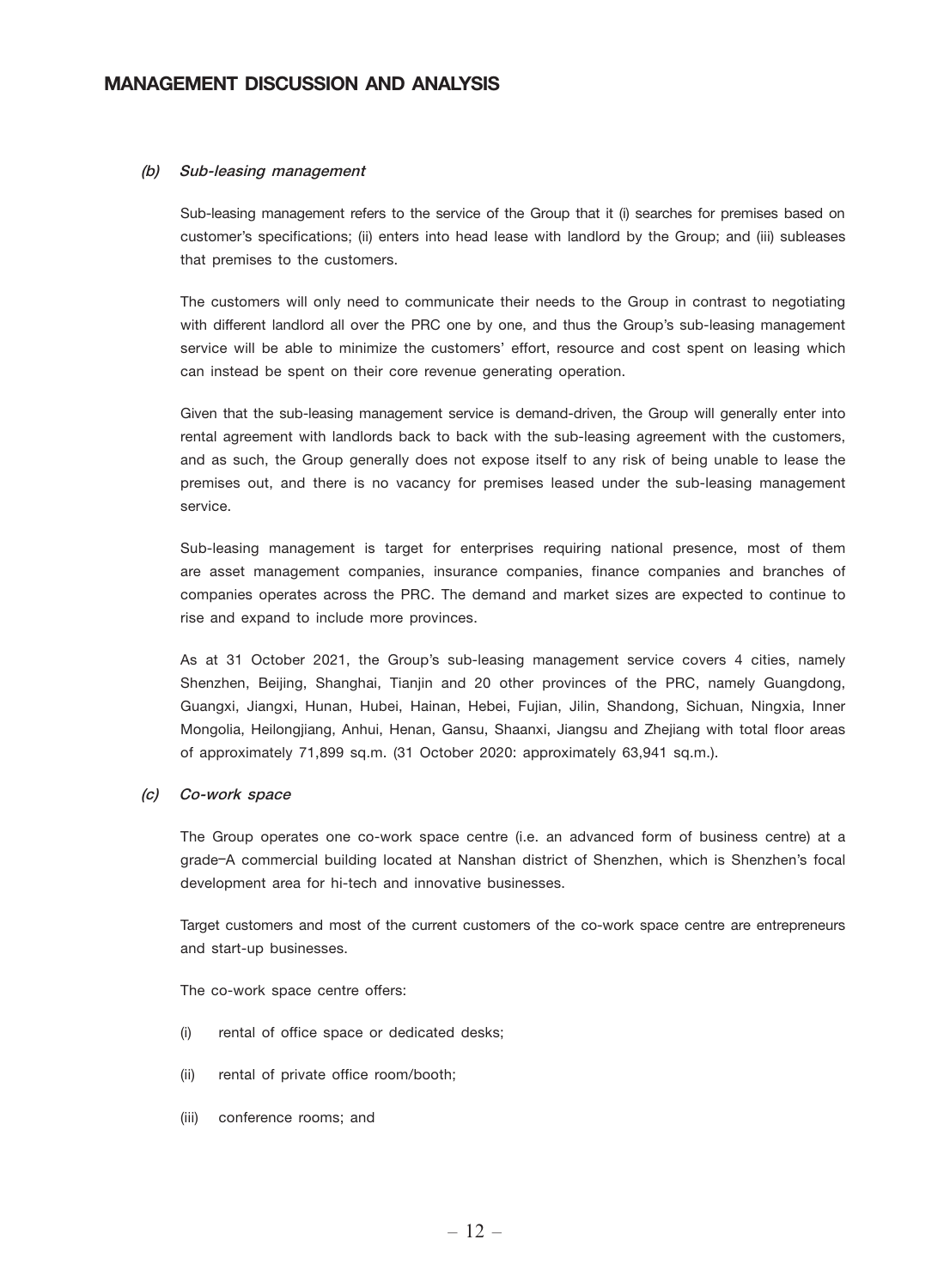(iv) auxiliary services (e.g. provision of registered office for business licence registration purpose, front-desk and guest reception, business-class printing, mail and packing handling as well as other secretarial services);

to customers and sub-tenants of ZSGT's other leased properties in which charges are calculated based on the membership plan subscribed, which is very flexible ranging from hourly usage plan to monthly usage plan, purchased by customers and/or actual usage.

The Board believes that the property sub-leasing and management services business segment has a strong growth potential in view of:

- (i) the "Comprehensive Deepening of the Reform and Opening-up Plan for Qianhai Shenzhen-Hong Kong Modern Service Industry Cooperation Zone" issued by the PRC government. Such plan will further develop Shenzhen-Hong Kong cooperation zone in Qianhai and the total area of the cooperation zone will be expanded from 14.92 sq.km to 120.56 sq.km. It reflects the long-term strategic vision of making Qianhai's business environment world-class by 2035 which has in turn led to increase in the number of start-up and small-to-medium business and the demand for grade-A commercial offices in the PRC; and
- (ii) the concept of "co-use/sharing offices" has become more popular and widely accepted in the PRC in recent years as it offers a more flexible and affordable way for entrepreneurs to start-up and grow their businesses.

ZSGT leveraged on the existing resources to expand the scale of operation of the property subleasing and management services segment. In this segment, ZSGT generated revenue for property subleasing and management services of approximately HK\$28.5 million which represented an increase of approximately 26.6% as compared to same period last year (31 October 2020: approximately HK\$22.5 million). During the period, the Group has successfully concluded many new lease contracts and whereas renewed existing old lease contracts while it expired. As majority of the sub-tenants' leases with the Group are for a term of 2–3 years and the total floor area leased by the Group for sub-leasing is increasing, the Group considers that the sub-leasing business will continue to provide stable source of revenue to the Group in the future.

#### 2. Interior design and decoration works business segment

The scope of the interior design and decoration works business of the Company covers interior design and decoration services for private offices and residential properties, and other wide-ranging projects. The Group is responsible for the overall design, purchasing and project management. The in-house design department of the Group is mainly responsible for private offices projects. The project managers of the Group ("Project Managers") are responsible for identifying suitable vendors and suppliers across different fields for providing resources and services such as fire safety equipment, air-conditioning and mechanical ventilation system, interior fitting out and electrical works, etc. The Group has outsourced the relevant tasks to the appropriate vendors and suppliers under the supervision of Project Managers in order to reach customers' expectation.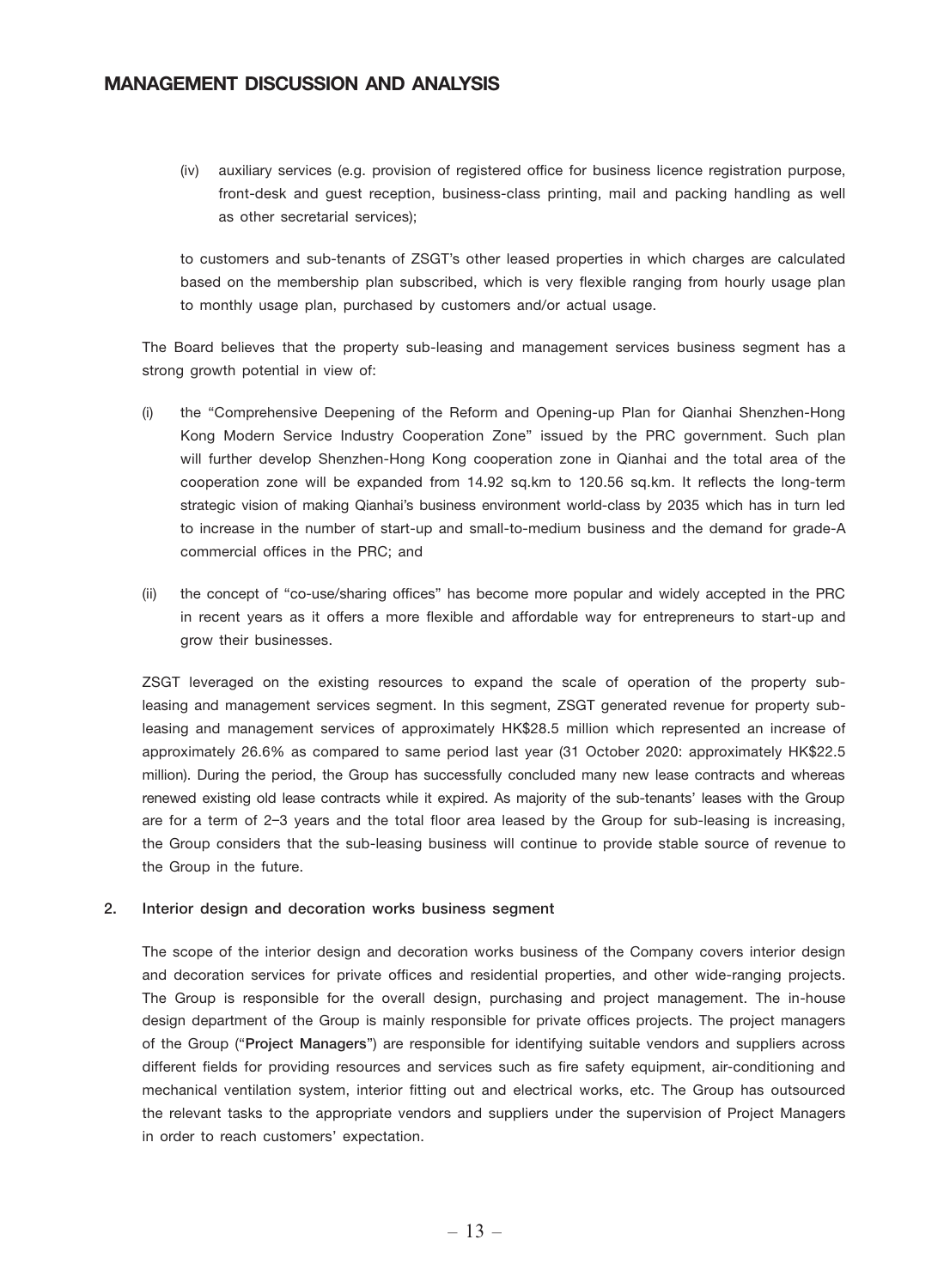The Group's interior design and decoration works business, is operated by wholly-owned subsidiaries of the Company, KSL Engineering Limited ("KSL") and ZSGT in Hong Kong and the PRC respectively. They generated revenue of approximately HK\$3.8 million for the Relevant Period, which represented a decrease of approximately 86.6% as compared to same period last year (31 October 2020: approximately HK\$28.0 million). The market of interior design and decoration business in Hong Kong remains challenging and keen competition amongst the market players persisted. Active contractors bid for tenders at competitive prices. Besides, higher construction costs incurred due to stringent contract requirements and the increase of material and labour costs and result in trimming down profit margins. In both Hong Kong and the PRC, the progress on existing projects were slowed down by the pandemic and certain projects in the PRC were required to be suspended temporarily as requested by contracting customers. It affected the operation and reduced overall revenues of the business segment. The Group expects that such operation will resume soon in near future.

#### 3. Contracting business segment

The contracting business segment of the Group is operated by KSL, the revenue for the Relevant Period is approximately HK\$0.7 million, which represented a decrease of approximately 53.9% as compared to the same period last year (31 October 2020: approximately HK\$1.5 million). In order to secure new contracts for the contracting business segment notwithstanding the sluggish condition in Hong Kong construction industry, the Group has adopted a more aggressive approach in seeking new contracts which including but not limited to relaxing payment terms of its contracts so as to increase its competitiveness.

#### 4. Commodity trading business segment

The commodity trading business is operated by Guangzhou Desheng Technology Limited\* (廣州市得 昇科技有限公司), a wholly-owned subsidiary of the Company established in the PRC. The revenue for the Relevant Period is approximately HK\$4.0 million (31 October 2020: Nil). The Group has employed a management team with relevant commodities trading experience for the operation and development of the commodity trading business. In order to operate the commodity trading business with safer funds and better risk control, large-scale enterprises and even state-owned enterprises are preferred as the firstchoice upstream supplier whereas the downstream customers will be enterprises with good reputation in the industry. Due to the increase of the prices of non-ferrous metals, it is expected that commodity trading business will continue to bring economic benefits to the Group.

### **OUTLOOK**

The Board believes that these four business segments, namely, (i) the provision of civil engineering consulting and contracting services businesses; (ii) property sub-leasing and management services business; (iii) Interior design and decoration works business; and (iv) commodity trading business, are supporting the continuing development of the Group's businesses, improving its financial performance and contributing to the growth of the Group.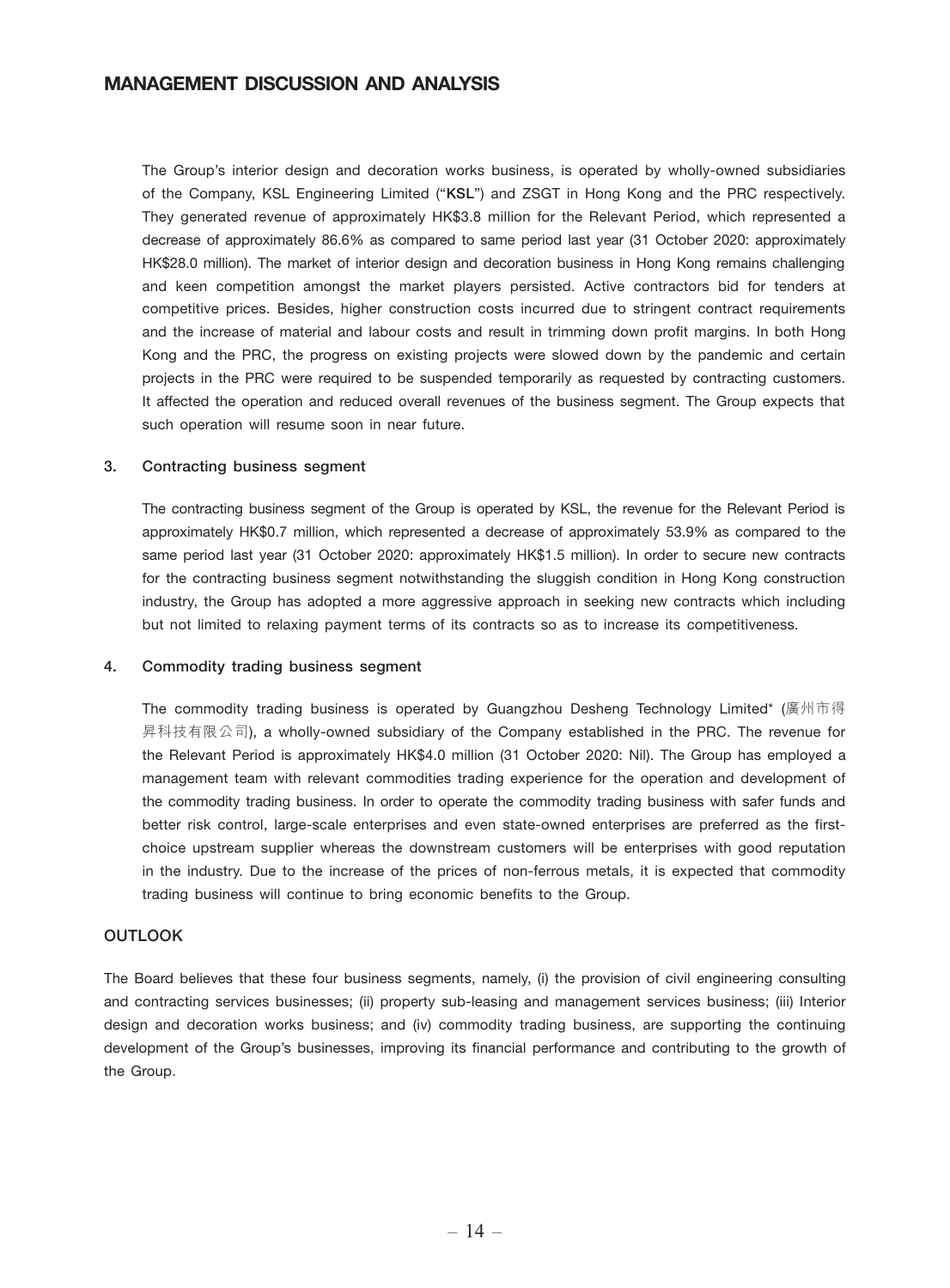The financial results of the Group for the three months ended 31 October 2021 proves that the Group is on the right track as its gross profit have steadily increased. Since the Group has developed multiple business lines which are complementary to each other, it no longer solely relies on a single business. The fast-growing property sub-leasing and management services business as well as the commodity trading business do not only provide stable sources of revenue to the Group and improve the Group's profitability, but also diversify the overall business risk of the Group. Expansion of the Group's business to the PRC also allows the Group to maintain its growth momentum and reduce its reliance on a single market especially in view of the current adverse market conditions in Hong Kong.

Looking forward, the Directors will continue to develop the Group's existing businesses in Hong Kong while at the same time continue its expansion in the PRC. The Group and the management team are determined to intensify their effort so that the Group can continue to thrive.

### FINANCIAL REVIEW

#### Revenue

Our revenue decreased from approximately HK\$52.0 million for the three months ended 31 October 2020 to approximately HK\$37.0 million for the Relevant Period, representing a decrease of approximately 29.0%. Such decrease was mainly due to the sharply decrease in revenue derived from the interior design and decoration works business which net off the increase in revenue which derived from the property sub-leasing and management services as well as the commodity trading businesses.

#### Cost of Services

Our cost of services decreased from approximately HK\$37.6 million for the three months ended 31 October 2020 to approximately HK\$19.9 million for the Relevant Period, representing a decrease of approximately 47.1%. Such decrease was in line with the decrease in revenue of the Group. The major cost items of the Group include sub-contracting charge, depreciation of investment properties and expenses relating to short terms leases and etc.

#### Gross Profit

Our gross profit increased from approximately HK\$14.4 million for the three months ended 31 October 2020 to approximately HK\$17.1 million for the Relevant Period, representing an increase of approximately 18.2%, as a result of the increase in the revenue of commodity trading business.

#### Other Income and Gains

Our other income and gains decreased by approximately HK\$0.4 million from approximately HK\$1.0 million for the three months ended 31 October 2020 to approximately HK\$0.6 million for the Relevant Period. Such decrease was mainly due to the cut down of government grants.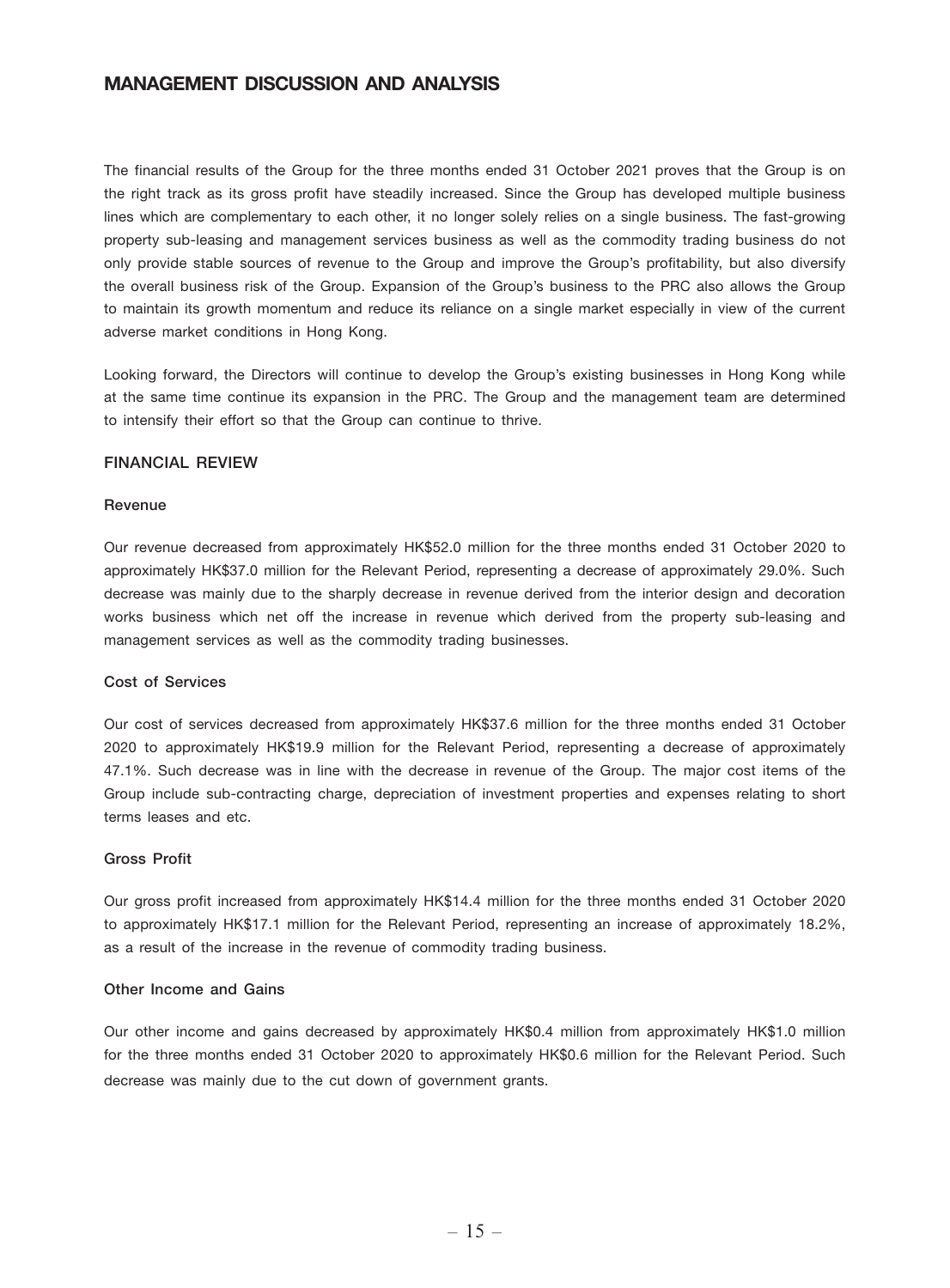#### Administrative and Other Operating Expenses

Our administrative and other operating expenses amounted to approximately HK\$4.5 million and HK\$5.5 million for the three months ended 31 October 2021 and 2020 respectively, representing a decline of approximately 18.5% for the same period of last year.

#### Profit for the Relevant Period

As a results of the aforesaid, the business of the Group recorded a profit of approximately HK\$5.9 million for the Relevant Period, representing an increase of approximately 63.9% as compared to a profit of approximately HK\$3.6 million for the three months ended 31 October 2020.

### Dividends

The Board does not recommend the payment of dividend for the Relevant Period (Three months ended 31 October 2020: Nil).

#### Liquidity and Financial Resources

The Group maintained a healthy financial position during the Relevant Period. As at 31 October 2021, the Group had cash and cash equivalent of approximately HK\$112.8 million (31 July 2021: approximately HK\$82.7 million).

The current ratio as at 31 October 2021 was 1.6 (31 July 2021: 1.6).

#### Gearing Ratio

The gearing ratio of the Group as at 31 October 2021 was 11.4% (31 July 2021: 13.4%).

The gearing ratio is calculated as total borrowing divided by total equity as at the respective dates.

#### Treasury Policy

The Group has adopted a prudent financial management approach towards its treasury policies and thus maintained a healthy liquidity position throughout the Relevant Period. The Group strives to reduce exposure to credit risk by performing ongoing credit assessments and evaluations of the financial status of its customers. To manage liquidity risk, the Board closely monitors the Group's liquidity position to ensure that the liquidity structure of the Group's assets, liabilities and other commitments can meet its funding requirements from time to time.

#### Pledge of Assets

As at 31 October 2021, the Group did not have any charges on its assets (31 July 2021: Nil).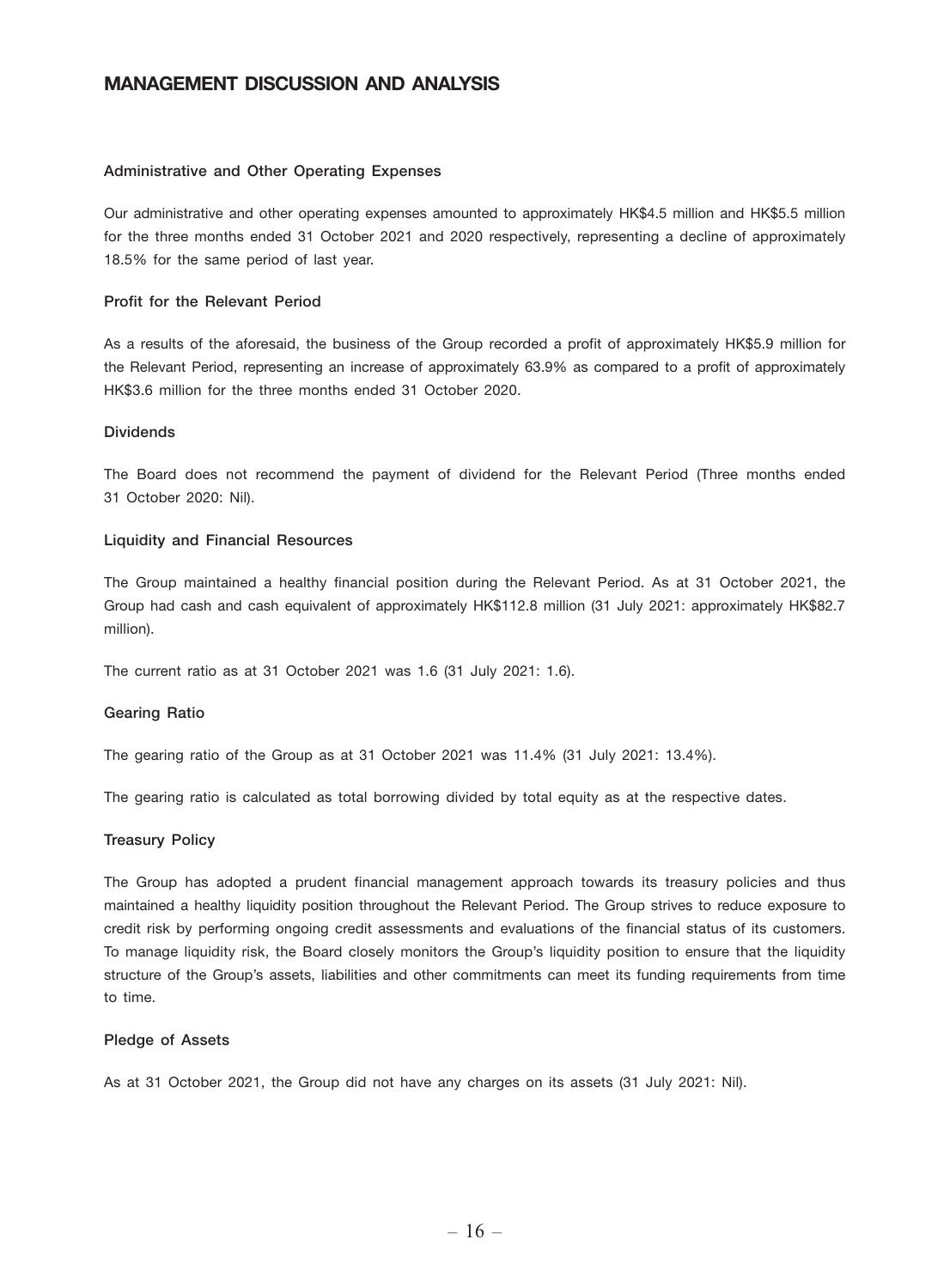#### Foreign Exchange Exposure

Most of the Group's bank balances and income are denominated in either Renminbi or Hong Kong dollars. The Group has not experienced any material difficulties or negative impacts on its operations as a result of fluctuations in currency exchange rates. The Board considered that no hedging of exchange risk is required and accordingly, there were no financial instruments being used for hedging purposes during the three months ended 31 October 2021. Nevertheless, the management will continue to monitor the Group's foreign exchange exposure and will take prudent measures as and when appropriate.

### Capital Commitments

The registered capital of Shenzhen Fuqingyuan Technology Limited ("Fuqingyuan") is RMB5.0 million. The Group committed as at 31 October 2021 to invest in Fuqingyuan, a wholly-owned subsidiary, amounting to RMB5.0 million (equivalent to approximately HK\$6.1 million) (31 July 2021: RMB5.0 million (equivalent to approximately HK\$6.0 million)).

#### Significant Investments Held

Except for investment in its subsidiaries, the Group did not hold any significant investment in equity interest in any other company as at 31 October 2021.

#### Material Acquisitions, Deregistrations and Disposals of Subsidiaries and Affiliated Companies

The Group did not have any other material acquisitions, deregistrations and disposals of subsidiaries and affiliated companies for the period ended 31 October 2021.

#### Contingent Liabilities

The Group did not have any other material contingent liabilities as at 31 October 2021 (31 July 2021: Nil).

#### Future Plans for Material Investments or Capital Assets

For the period ended 31 October 2021, save as investment properties that may be recognised in accordance with HKFRS 16 for new leases under the Group's property sub-leasing and management business, the Group did not have other plans for material investments and capital assets.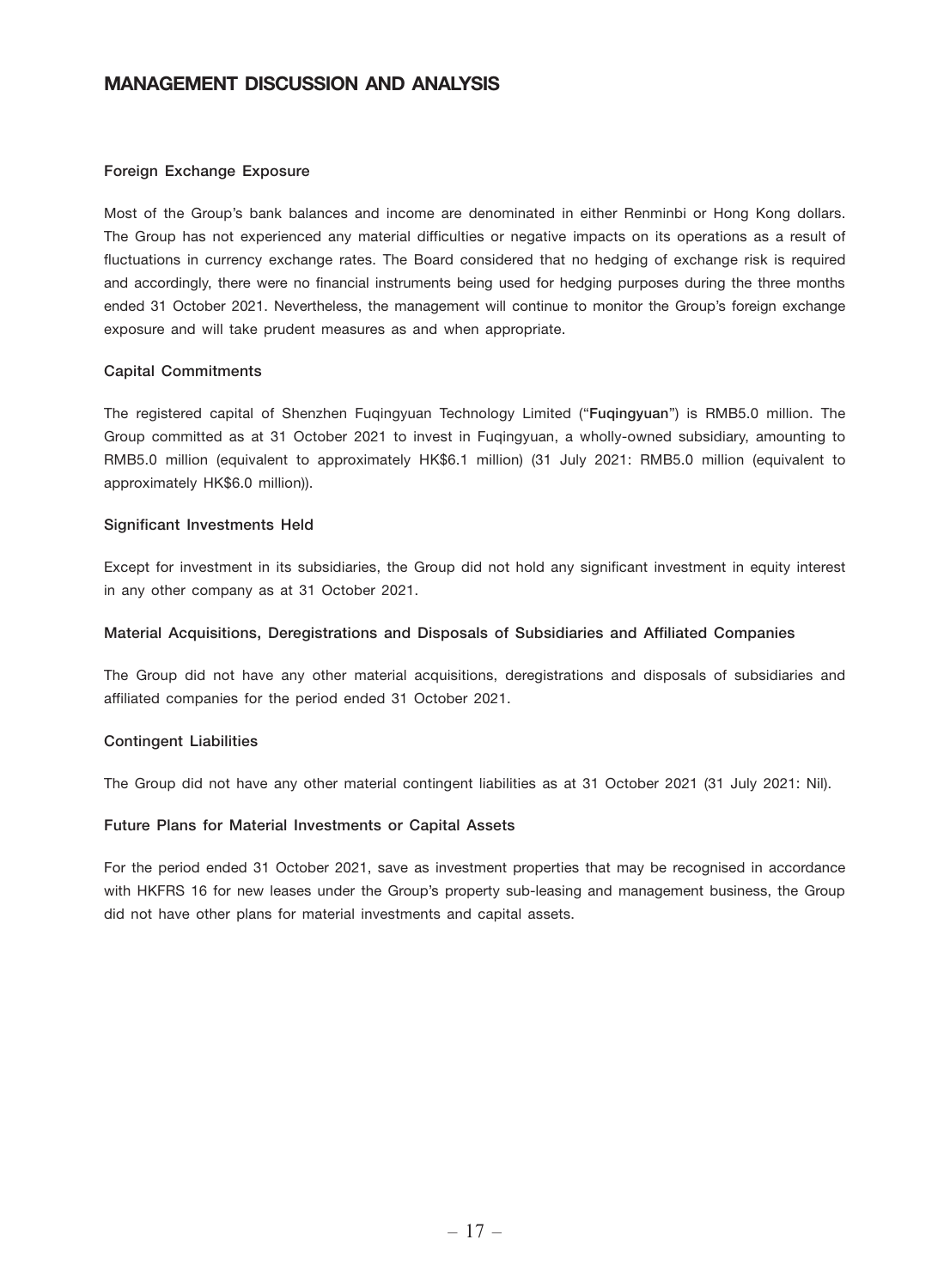### PROFIT GUARANTEE AND LOAN FROM THE SINGLE LARGEST SHAREHOLDER OF THE **COMPANY**

On 11 October 2019, the Group received an amount of HK\$30,000,000 regarding a loan from a shareholder, Mr. Lin Ye ("Mr. Lin"), who is also an executive Director and the chairman of the Board, which is restricted to be used for the purpose of financing the Company's potential acquisition of an office premise in Hong Kong and its related expenses, and providing extra assurance for the profit guarantee provided by Mr. Lin in favour of the Company.

After assessment of the internal resources of the Group, the Directors consider that it would be sufficient for the Group to apply half amount of the loan from a shareholder for the development of the Group's sub-leasing business. As such, on 3 April 2020, the Company repaid HK\$15,000,000 to Mr. Lin. Mr. Lin consented to and the Company released the remaining restricted cash for development of the Group's sub-leasing business.

As disclosed in the announcement of the Company dated 30 September 2020, the Group's audited consolidated earnings before interest, taxes, depreciation and amortisation (the "EBITDA") for the year ended 31 July 2020, which amounted to approximately HK\$82.0 million, is more than the profit guarantee made by Mr. Lin in favor of the Company (i.e. the EBITDA of the Group for the year ended 31 July 2020 being not less than HK\$13,800,000) (the "Profit Guarantee"). Accordingly, there will not be any compensation made by Mr. Lin to the Company for any shortfall of the Profit Guarantee for the year ended 31 July 2020.

As disclosed in the announcement of the Company dated 6 October 2021 in relation to the performance of Profit Guarantee from the single largest shareholder of the Company, the EBITDA of the Group which based on the audited consolidated results of the Company and its subsidiaries for the year ended 31 July 2021, amounted to approximately HK\$88 million, which is more than the profit guarantee for the year ended 31 July 2021 and there will not be any compensation made by Mr. Lin to the Company for any shortfall of the Profit Guarantee for the year ended 31 July 2021. The cheque placed by Mr. Lin with the Company's solicitors in escrow to secure the Profit Guarantee will be returned to Mr. Lin.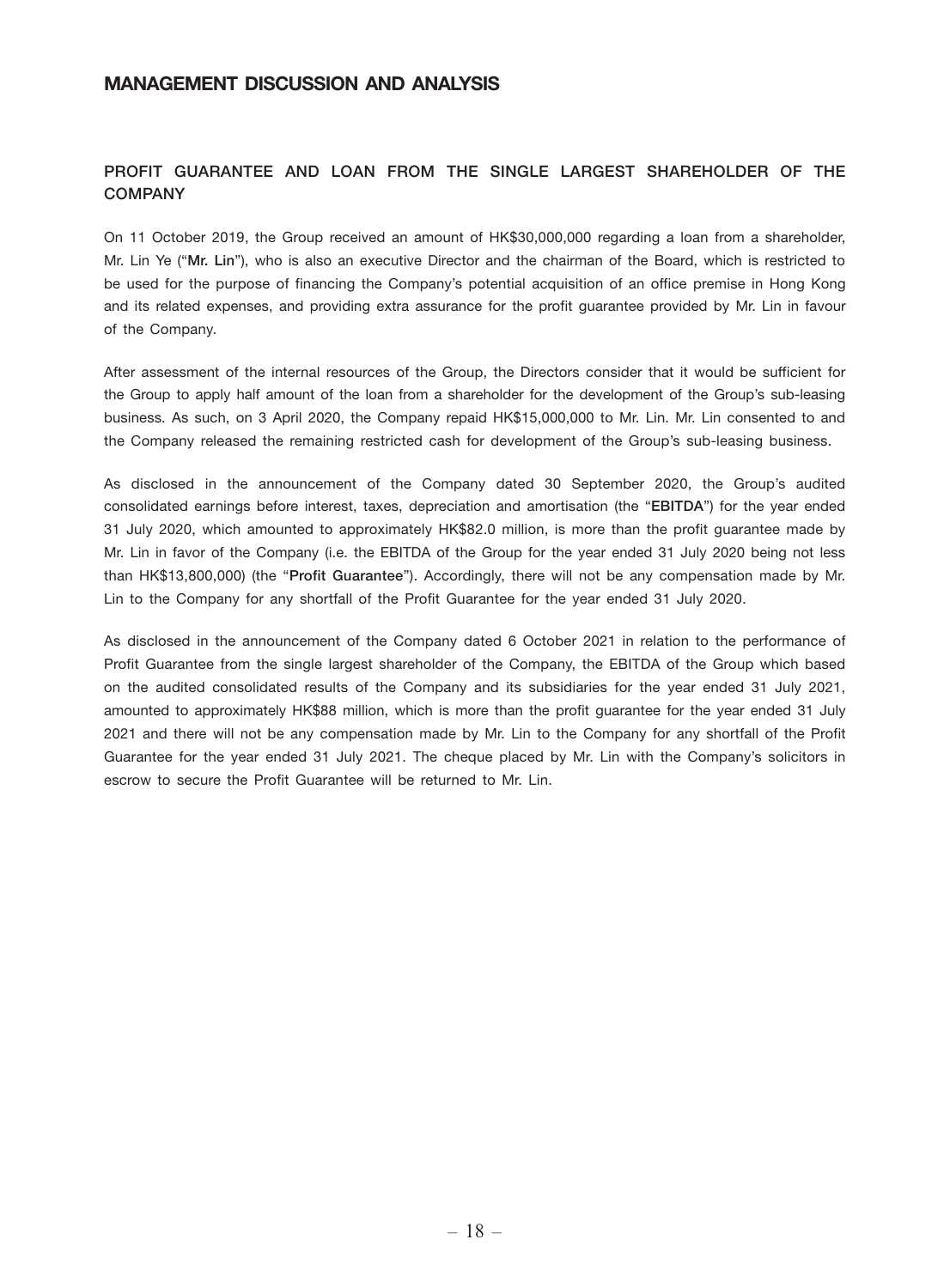### DISCLOSURE OF INTERESTS

### A. Directors' and Chief Executives' Interests and Short Positions in Shares, Underlying Shares and **Debentures**

As at 31 October 2021, the interests and short positions of the Directors and chief executive of the Company in the shares (the "Shares"), underlying shares and debentures of the Company or any of its associated corporations (within the meaning of Part XV of the Securities and Futures Ordinance (Chapter 571 of the laws of Hong Kong (the "SFO")) which were required to be notified to the Company and the Stock Exchange under Divisions 7 and 8 of Part XV of the SFO (including any interests or short positions which they are taken or deemed to have under such provisions of the SFO) or as recorded in the register of the Company required to be kept under Section 352 of the SFO, or which were required to be notified to the Company and the Stock Exchange pursuant to Rules 5.46 to 5.67 of the Rules Governing the Listing of Securities on GEM of the Stock Exchange (the "GEM Listing Rules"), were as follows:

#### Long positions in the Shares

|                     |                                      | Number of       |               |
|---------------------|--------------------------------------|-----------------|---------------|
|                     |                                      | ordinary shares | Approximate   |
|                     |                                      | interested      | percentage of |
| Name of Director    | Capacity                             | (Long position) | shareholding  |
| Mr. Lin Ye (Note 1) | Beneficial owner                     | 29,513,000      | 7.18%         |
|                     | Interest in a controlled corporation | 86,534,000      | 21.04%        |

Note:

1. 86,534,000 Shares are held by Sonic Solutions Limited as a beneficial owner. The entire issued share capital of Sonic Solutions Limited is wholly-owned by Mr. Lin. As such, Mr. Lin is deemed to be interested in 86,534,000 Shares held by Sonic Solutions Limited for the purposes of the SFO.

Save as disclosed above and so far as is known to the Directors, as at 31 October 2021, none of the Directors and chief executive of the Company had any interests or short positions in the Shares, underlying shares or debentures of the Company or any of its associated corporations (within the meaning of Part XV of the SFO) which were required to be notified to the Company and the Stock Exchange under Divisions 7 and 8 of Part XV of the SFO (including interests or short positions which they were taken or deemed to have under such provisions of the SFO) or as recorded in the register of the Company required to be kept under Section 352 of the SFO, or which were required to be notified to the Company and the Stock Exchange pursuant to Rules 5.46 to 5.67 of the GEM Listing Rules.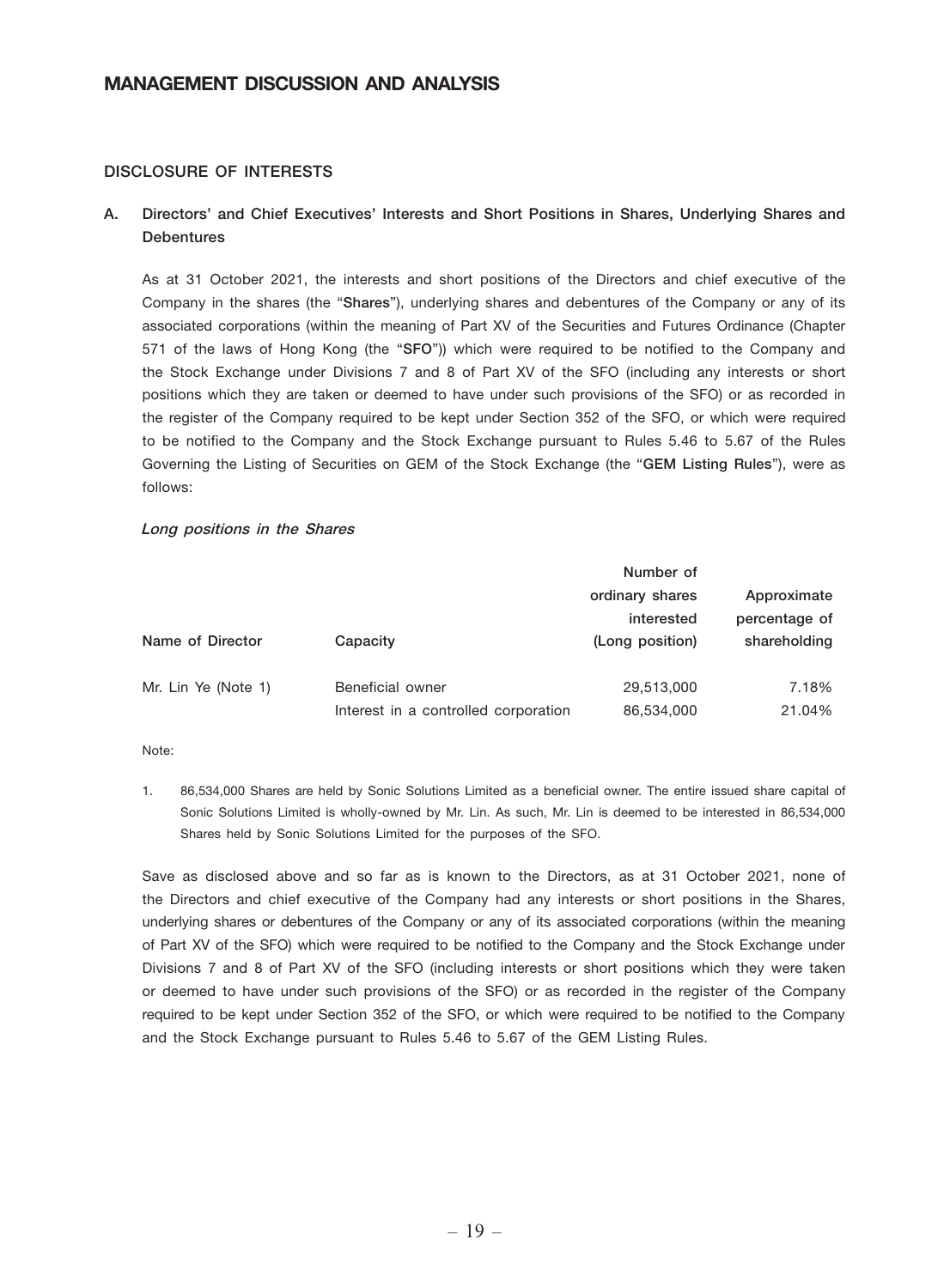# B. Substantial Shareholders' and Other Persons' Interests and Short Positions in Shares, Underlying Shares and Debentures

As at 31 October 2021, so far as was known to the Directors, the interests and short positions of the following persons (other than the Directors or chief executive of the Company) or entities which would fall to be disclosed to the Company under the provisions of Divisions 2 and 3 of Part XV of the SFO or were requested to be recorded in the register required to be kept under Section 336 of the SFO were as follows:

|                          | Number of<br><b>Shares</b> | Approximate<br>percentage of<br>shareholding |
|--------------------------|----------------------------|----------------------------------------------|
|                          |                            |                                              |
| Beneficial owner         | 86,534,000                 | 21.04%                                       |
| Interest in a controlled | 60,000,000                 | 14.59%                                       |
| corporation              |                            |                                              |
| Beneficial owner         | 60,000,000                 | 14.59%                                       |
|                          |                            |                                              |
| Beneficial owner         | 54,833,000                 | 13.33%                                       |
| Beneficial owner         | 34,738,000                 | 8.45%                                        |
| Beneficial owner         | 32,135,000                 | 7.81%                                        |
| Beneficial owner         | 30,000,000                 | 7.30%                                        |
|                          | Nature of interest         | (Note 1)                                     |

Notes:

- 1. Interests in Shares stated above represent long positions.
- 2. The entire issued share capital of Sonic Solutions Limited is wholly-owned by Mr. Lin Ye, an executive director of the Company.
- 3. Mr. Jing Shiqi beneficially owns the entire issued share capital of Wealth Triumph Corporation which in turns hold 60,000,000 Shares. As such, Mr. Jing Shiqi is deemed, or taken to be, interested in all the Shares held by Wealth Triumph Corporation for the purposes of the SFO. Mr. Jing Shiqi is the sole director of Wealth Triumph Corporation.

Save as disclosed above, as at 31 October 2021, no person, other than the Directors and chief executive of the Company whose interests are set out in the section "Disclosure of Interests" above, had notified the Company of an interest or short position in the shares or underlying shares of the Company that was required to be recorded in the register required to be kept by the Company pursuant to Section 336 of the SFO.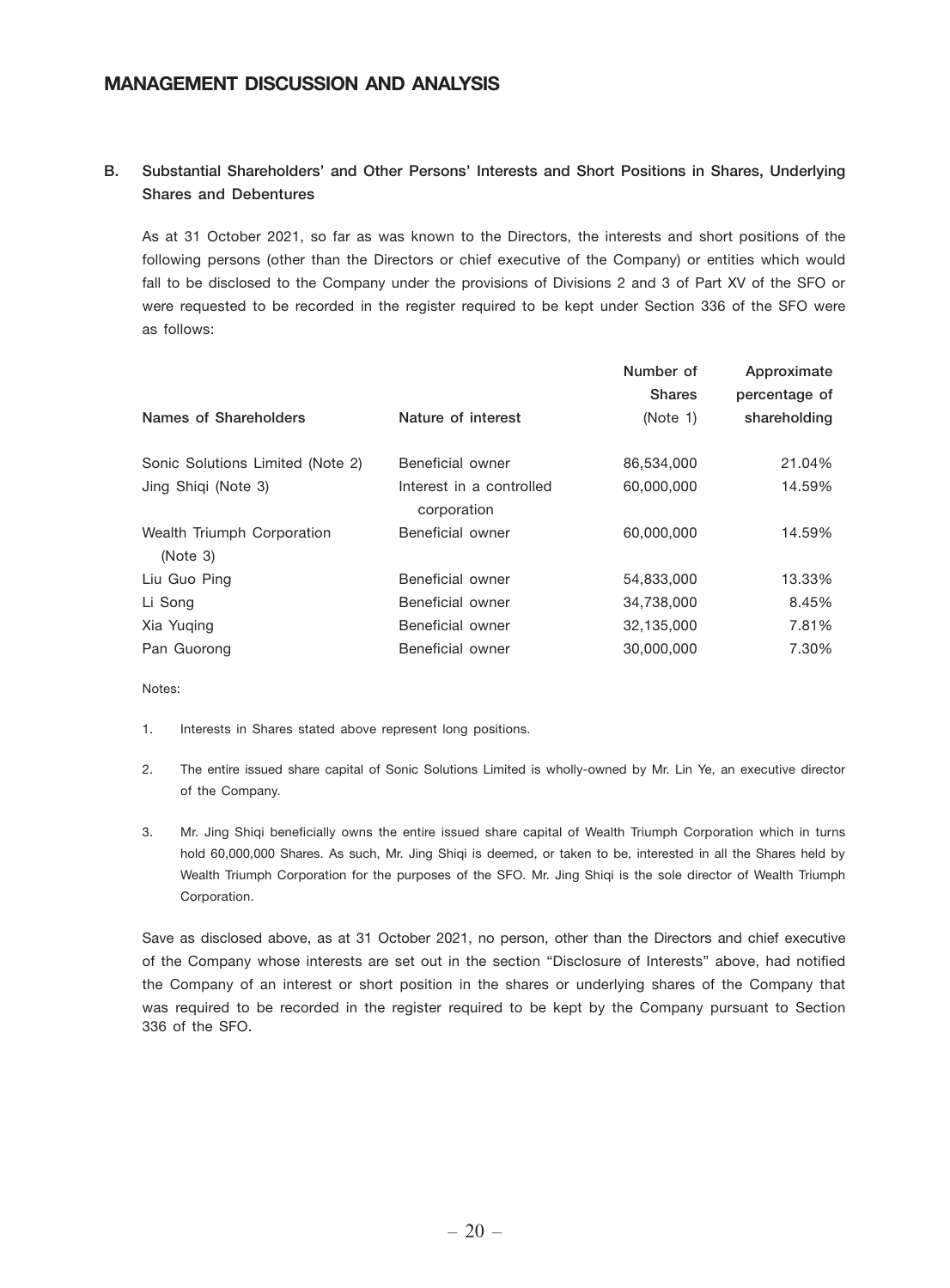### COMPETITION AND CONFLICT OF INTEREST

Having made specific enquiry of all Directors and substantial shareholders, during the Relevant Period, none of the Directors and substantial shareholders of the Company, neither themselves nor their respective close associates (as defined in the GEM Listing Rules) had held any position or had interest in any businesses or companies that were or might be materially competing with the business of the Group, or gave rise to any concern regarding conflict of interests.

### PURCHASE, SALES OF REDEMPTION OF THE COMPANY'S LISTED SECURITIES

During the Relevant Period and up to the date of this announcement, neither the Company nor any of its subsidiaries has purchased, sold or redeemed any of the Company's listed securities.

#### CORPORATE GOVERNANCE CODE

During the Relevant Period and up to the date of this announcement, the Company has complied with the applicable code provisions of the Corporate Governance Code (the "CG Code") as set out in Appendix 15 of the GEM Listing Rules, except for the deviation from code provision A.2.1 of the Code as described below.

Pursuant to code provision A.2.1 of the Code, the roles of the chairman and chief executive should be separate and should not be performed by the same individual. During the Relevant Period, there have been no chief executive in the Company. Mr. Lin Ye acted as the Chairman of the Board, and is responsible for the overall management and formulation of business strategy of the Group.

The Board does not have the intention to fill the position of the chief executive of the Company at present and believe the absence of the chief executive will not have adverse effect to the Company, as decisions of the Company will be made collectively by the executive Directors. The Board will keep reviewing the current structure of the Board and the need for appointment of a suitable candidate to perform the role of chief executive. Appointment will be made to fill the chief executive post to comply with code provision A.2.1 of the Code if necessary.

### CODE OF CONDUCT REGARDING SECURITIES TRANSACTIONS BY DIRECTORS

The Group has adopted a code of provisions of conduct regarding securities transactions by the Directors (the "Code of Conduct") on terms no less exacting than the required standards of dealings set out in Rules 5.48 to 5.67 of the GEM Listing Rules. Having made specific enquiries with the Directors, all Directors have confirmed that they have complied with the required standards set out in the Code of Conduct during the Relevant Period and up to the date of this announcement.

### SHARE OPTION SCHEME

The Company conditionally adopted a share option scheme on 19 November 2014 (the "Scheme"). The terms of the Scheme are in accordance with the provisions of Chapter 23 of the GEM Listing Rules.

No share option has been granted since the adoption of the Scheme and there was no share option outstanding as at 31 October 2021.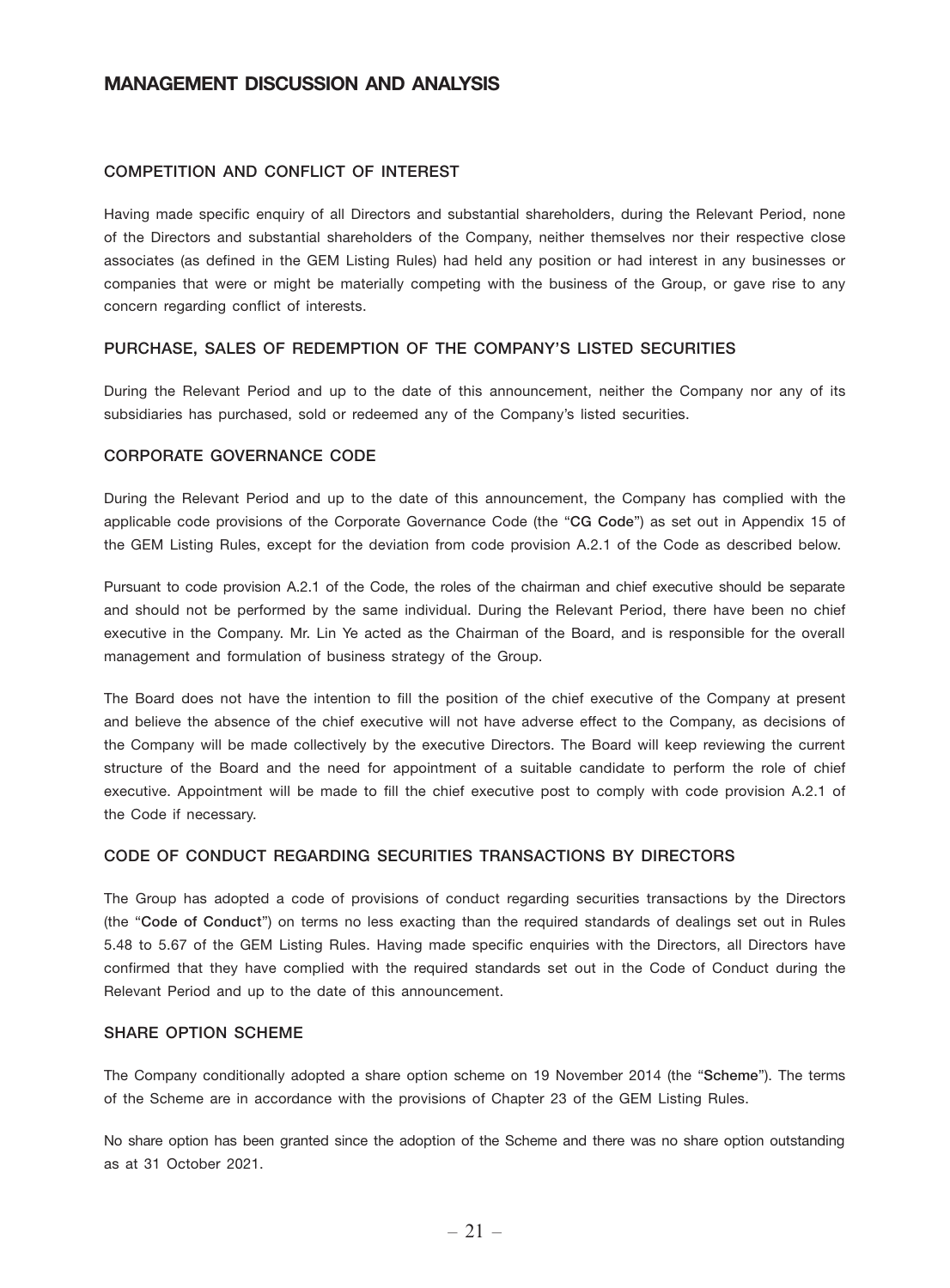### AUDIT COMMITTEE

The Board established an audit committee (the "Audit Committee") on 19 November 2014 with its written terms of reference in compliance with paragraphs C.3.3 and C.3.7 of the CG Code. The primary duties of the Audit Committee are to review and supervise the Group's financial reporting process, risk management, and internal control system of the Group, nominate and monitor external auditors and to provide advice and comments to the Board on matters related to corporate governance. The Audit Committee consists of three members, namely Ms. Kwong Ka Ki (Chairperson), Mr. Yu Hua Chang and Ms. Guo Liying, all being independent nonexecutive Directors, Ms. Kwong Ka Ki currently serves as the chairperson of the Audit Committee.

The Audit Committee has reviewed this announcement and the unaudited consolidated financial statements of the Group for the Relevant Period.

# DECISION FROM THE STOCK EXCHANGE TO SUSPEND THE TRADING OF OUR SHARES UNDER RULE 17.26 OF THE GEM LISTING RULES

On 3 May 2019, the Stock Exchange issued a decision letter that the Company has failed to maintain a sufficient level of operations or have tangible assets of sufficient value and/or intangible assets for which a sufficient potential value can be demonstrated to the Stock Exchange to warrant its continued listing under GEM Listing Rule 17.26 and the circumstances of the Company to be an extreme case which warrants a trading suspension of the Company's shares under GEM Listing Rule 9.04(3) (the "Decision").

On 10 May 2019, the Company applied for a review on the Decision and the Company's review on the Decision was heard by the GEM Listing Committee on 17 July 2019.

On 29 July 2019, the GEM Listing Committee informed the Company that the GEM Listing Committee had decided to uphold the Decision (the "LC Decision"). On 2 August 2019, the Company applied for a review on the LC Decision by the GEM Listing (Review) Committee. The review hearing of the GEM Listing Committee Decision by the GEM Listing Review Committee took place on 22 October 2019. On 31 October 2019, the Company received a fax from the GEM Listing Review Committee that they had decided to uphold the GEM Listing Committee Decision (the "GEM Listing Review Committee Decision").

In view of the GEM Listing Review Committee Decision, the Company is required to re-comply with Rule 17.26 of the GEM Listing Rules and it will have a remedial period of 12 months to re-comply with Rule 17.26 of the GEM Listing Rules. If the Company fails to do so by the expiry of the 12-month period (i.e. 31 October 2020), the Stock Exchange will proceed with cancellation of the Company's listing.

At the request of the Company, trading in the shares of the Company on the Stock Exchange has been suspended with effect from 9:00 a.m. on Friday, 1 November 2019. Further announcement(s) will be made by the Company as and when appropriate and in accordance with the requirements of the GEM Listing Rules.

For more details, please refer to the announcements of the Company dated 30 October 2020, 4 August 2020, 29 April 2020, 30 January 2020, 1 November 2019, 2 August 2019, 29 July 2019, 10 May 2019 and 3 May 2019 respectively.